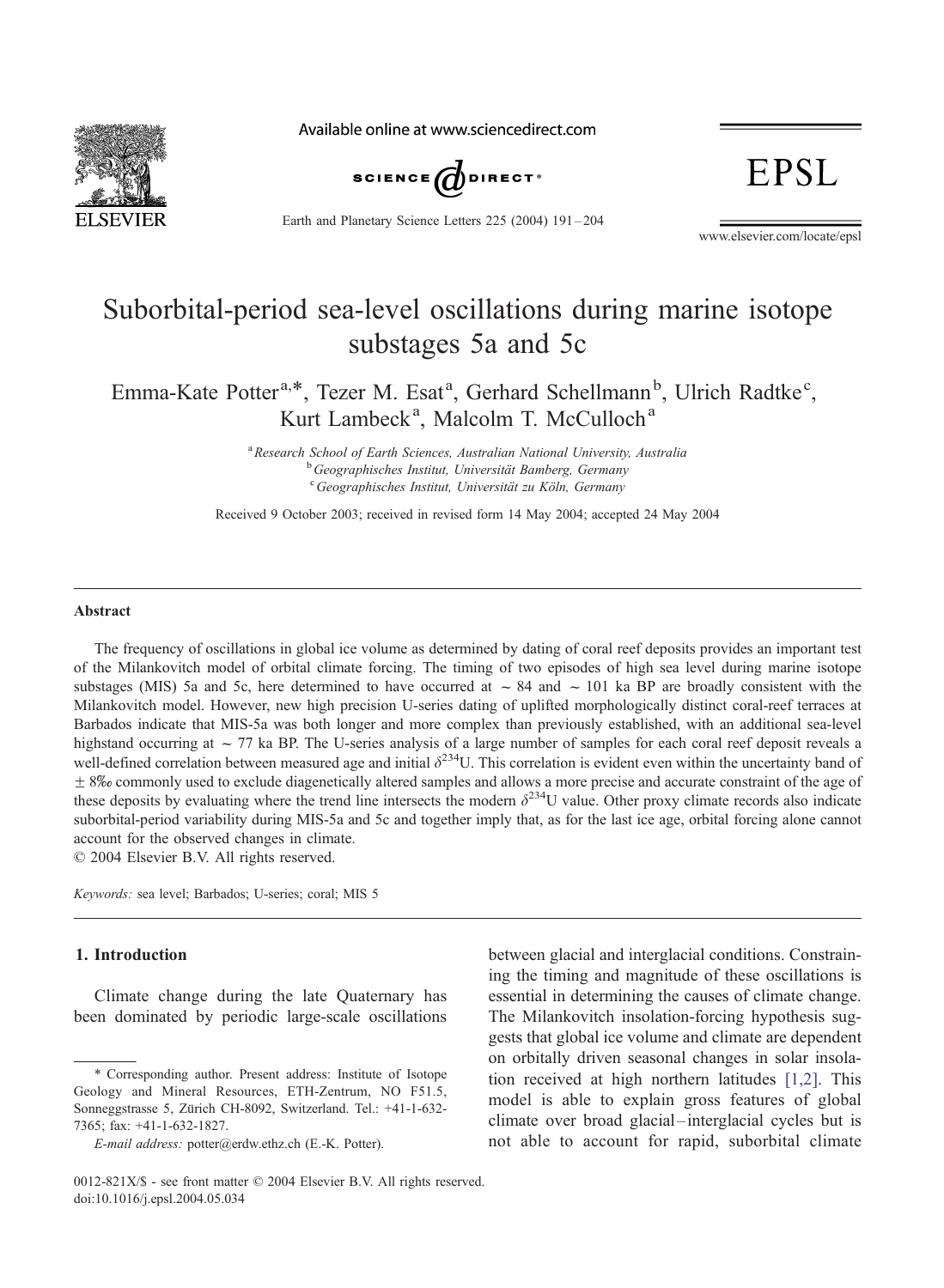<span id="page-1-0"></span>fluctuations, such as those observed during the last glacial period MIS-3 [\[3\].](#page-11-0)

Evidence of past sea-level oscillations provides a direct estimate of changes in global ice volume and hence global climate. Late Pleistocene coral reefs, where they are well preserved and accessible, can be dated using high precision  $U$ –Th techniques to constrain the timing and magnitude of sea-level oscillations. At rapidly uplifting coastlines, such as at Barbados in the West Indies and Huon Peninsula in Papua New Guinea, coral reefs that formed when sea level was below the present are now exposed above present sea level [\[4,5\].](#page-11-0) Previous investigations of these raised coral-reef terraces have shown they



Fig. 1. The island of Barbados with MIS-5 reefs on the south and west coasts. Study sites are marked. On the south coast transect—Inch Marlowe Point (IM), Pepperpot (PEP), Kendall Fort (KF), Paragon Point (U18) and Salt Cave Point (U15). On the west coast transect—Batts Rock Bay (sites BRB1, BRB2, BRB3 and BRB4). More detailed site descriptions are given in the text. The U-series analyses for samples or sites recognised as not in situ (KF, BRB2) are included in [Table 1](#page-4-0) but not in the data summary [\(Fig. 2\).](#page-3-0) Further details of mapping are given in  $[19-21]$ .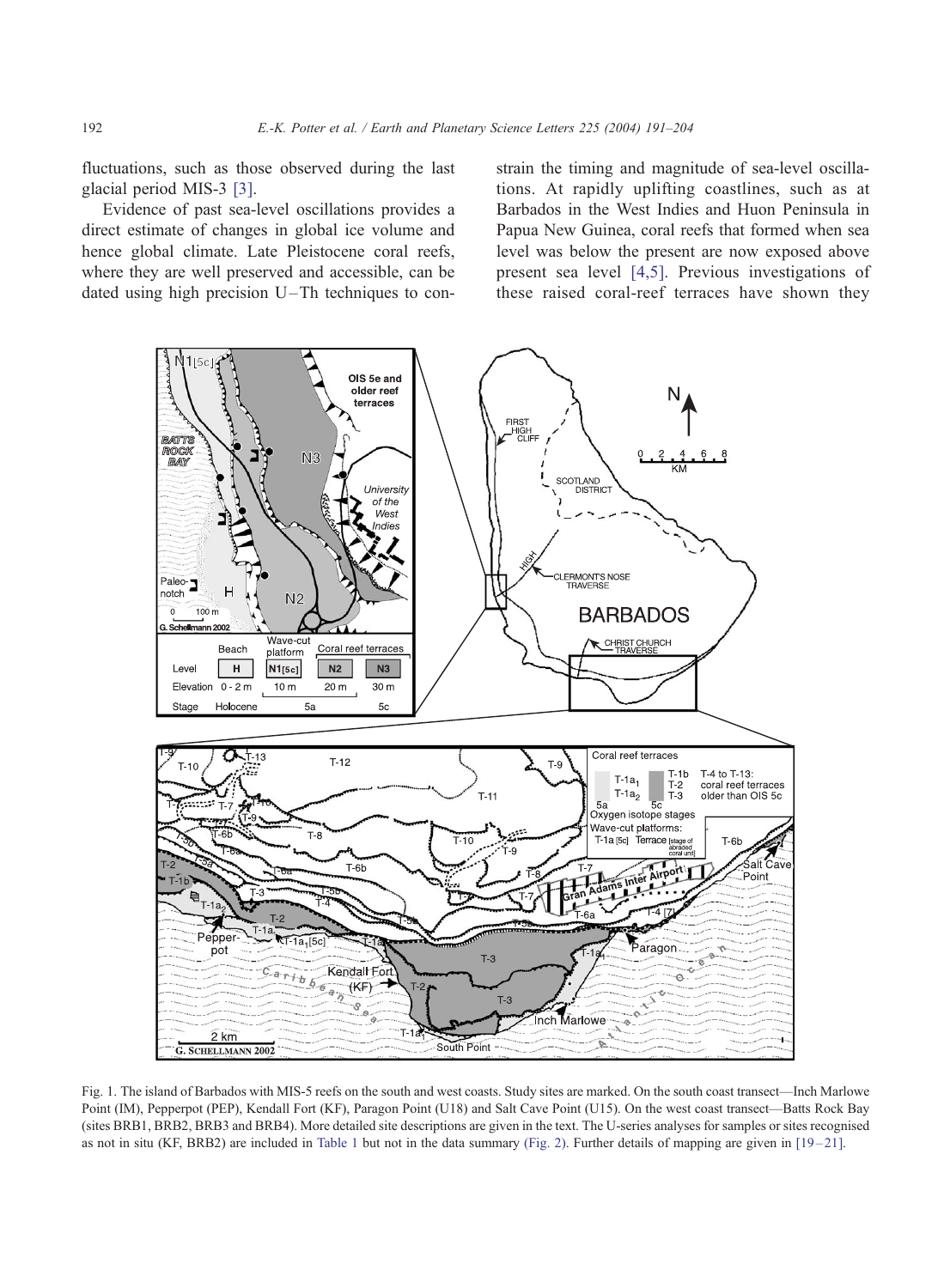record sea-level oscillations associated with the major glacial cycles identified in deep sea core  $\delta^{18}O$  records over the last  $\sim$  600 ka [6–8].

The end of the last interglacial (MIS-5e) was closely followed by two major interstadials, corresponding to marine isotope substages 5a and 5c. Published U-series age analyses of coral deposits suggest that the timing of these events is largely consistent with periods of high insolation. However, there is significant scatter in the age data. Previous high-precision, 'reliable' ages for the MIS-5a and 5c deposits range between  $\sim$  76 and  $\sim$  94 ka and  $\sim$  100 and  $\sim$  114 ka, respectively, at Huon Peninsula [\[9\],](#page-11-0) Florida [\[10,11\],](#page-11-0) Bermuda [\[10,12\]](#page-11-0) and Barbados  $[13-17]$ .

The island of Barbados is capped by coral reef terraces that formed during late Pleistocene sea-level transgressions and that have subsequently been tectonically uplifted [\[5\].](#page-11-0) Recently revised mapping [\(Fig.](#page-1-0) 1) and detailed stratigraphic study combined with ESR dating suggested that there was greater complexity in the Barbados coral terraces than previously realised  $[8,18-21]$ . Here, we present new U-series dating results of more than 70 coral samples from 9 surveyed, uplifted coral-reef deposits on the south and west coasts of Barbados. These results reveal two distinct periods of reef growth during MIS-5a, which indicates more complex variations in local sea level than expected if Milankovitch forcing was the sole cause of changes in ice volume. Based on these new observations and comparisons with other records, we address the possibility of suborbital-period sea level and climate variability within the MIS-5a and 5c interstadials.

## 2. Results

Samples analysed in this study were collected over two field seasons in 1999 and 2000 from surface exposures and roadcuts at Barbados. A classification of a deposit as in situ is based on observations of coral placement within the fossil reef. Unless otherwise noted, corals were sampled from at or near the crest of the terrace deposit, and therefore represent deposition during a sea-level highstand. Coral species collected include Acropora palmata, which generally grows within 5 m of the sea surface [\[22\]](#page-12-0) and other coral types, such as Monastrea sp., Siderastrea sp.

and Diploria sp. were also collected for dating when they were clearly associated with an A. palmata unit and reef crest [\[22\].](#page-12-0) The thick walled corals such as Diploria sp. are generally better preserved than A. palmata [\[23\].](#page-12-0)

Four in situ deposits from three distinct morphological units on the south coast, east of the standard 'Christ Church traverse', were sampled for analysis [\(Fig. 1\).](#page-1-0) The Inch Marlowe Point sampling site (IM) is an exposed reef crest reaching up to 2 m above present sea level, predominantly consisting of shallow water  $($  < 5 m depth)  $A$ . *palmata* and other corals types associated with the back reef facies [\[22\].](#page-12-0) Inland of this IM deposit is a morphologically distinct reef unit, labelled 'Pepperpot' (PEP) at a maximum elevation of 4 m above present sea level. The sampling sites Paragon Point (U18) and Salt Cave Point (U15) lie eastward of the IM and PEP deposits, in a region that may have experienced a more complex uplift history according to geomorphological studies [\[8\].](#page-11-0) The reef crest elevation of the U18 and U15 deposits lies at  $12-13$  m above present sea level but an extension of that reef crest reaches 16 m above present sea level further along the coast, in the vicinity of the IM and PEP deposits [\[20\].](#page-12-0) The latter elevation is used for sea level calculations for those deposits. Three coral deposits judged as in situ were sampled for analysis from the west coast transect of Clermont's Nose, which has experienced the highest rate of uplift of the Barbados Coast. The lowest of the west coast sites BRB1, at Batts Rock Bay, is an exposed face reaching a maximum elevation of around 10 m above present sea level. This deposit is dominated by large head corals and no A. palmata, which is indicative of deep-water growth  $(>15 \text{ m})$  [\[22\].](#page-12-0) Site BRB3 is a reef crest deposit with a peak elevation of 19 m above present sea level. The highest Batts Rock Bay deposit, BRB4, is a reef crest at an elevation of 29 m above present sea level.

The U-series results, calculated age vs. initial  $\delta^{234}U$  ( $\delta^{234}U_i$ ), are summarised in [Fig. 2.](#page-3-0) The highest elevation deposits studied here on each of the coastal transects have ages which correspond to MIS-5c. Paragon Point (U18) and Salt Cave Point (U15), have calculated ages ranging between 98 and 113 ka and initial  $\delta^{234}$ U values ranging between 138\% to 181\%. For the BRB4 deposit on the west coast, calculated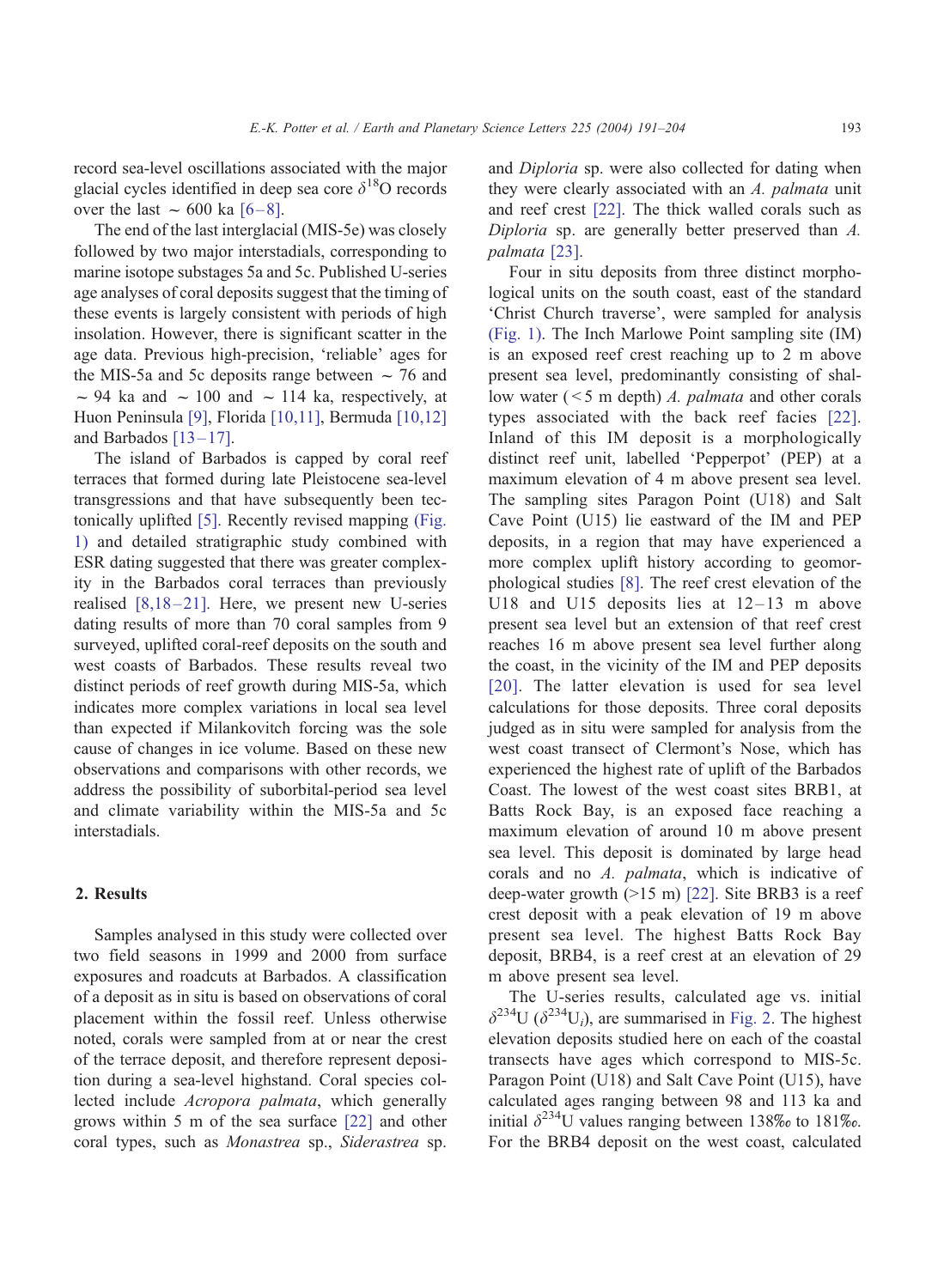<span id="page-3-0"></span>

Fig. 2. Summary of U-series data for in situ, reef crest deposits (calculated age vs.  $\delta^{234}U_i$ ) from this study and comparison with July 65°N insolation forcing curve [\[51\].](#page-13-0) Site BRB1, even though it is an in situ deposit, is not included here because it represents deep water growth and therefore its relationship to the timing of a sea-level highstand is not clear. The shaded region defines the generally accepted  $\pm 8\%$  band of  $\delta^{234}$ U values that define a reliable age (to within 2 ka). The age and  $\delta^{234}$ U<sub>i</sub> data from each site display a rough linear correlation. A similar trend has also been described in previous studies, however in this case the trend is clearly identifiable even within the  $8\%$   $\delta^{234}$ U band, especially for the two younger deposits. If the oceanic  $\delta^{234}U$  at the time of deposition of these corals was equal to the present-day value, the timing of each event can be accurately and precisely determined by where the trend line intersects the modern  $\delta^{234}U_i$  value of 149‰. Summary of total data set, including samples not in growth position is given in [Table 1.](#page-4-0) The timing of the peak sea level for the "classic" MIS-5a and 5c events at 84 and 101 ka coincide with or slightly postdate the associated insolation peak, consistent with the Milankovitch model of insolation forcing. The presence of an additional MIS-5a highstand, identified in this study at 77 ka BP, demonstrates that orbital forcing alone cannot account for the observed changes in ice volume during this period.

ages range between 102 and 122 ka  $(\delta^{234}U_i = 159\% \text{ to}$ 172\%). The PEP and BRB3 deposits on the south and west coasts, respectively, represent reef growth during MIS-5a. PEP corals yield ages of between 81.5 and 87 ka  $(\delta^{234}U_i = 140\% \text{ to } 156\%)$  and BRB3 between 85 and 93 ka  $(\delta^{234}U_i = 152\% \text{ to } 178\% \text{).}$  Calculated coral ages for the IM deposit on the south coast are distinct from the classic MIS-5a deposits and range between 74 and 82 ka  $(\delta^{234}U_i = 141\% \text{ to } 167\% \text{).}$  Details of the results are given in [Table 1.](#page-4-0)

Veracity of coral U-series ages depends on the quality of coral samples and can be affected by diagenetic alteration. Criteria have been developed to assess the reliability of U-series ages including (i) physical signs of dissolution and recrystallisation determined from petrographic examination of thin sections, (ii) degree of recrystallisation of primary aragonite to calcite observed using X-ray diffraction, (iii) uranium concentration, (iv) presence of detrital thorium contamination inferred from <sup>232</sup>Th concentration and (v) comparison of calculated initial  $\delta^{234}$ U with that of modern corals as an indicator of uranium and thorium isotope mobilisation [\[15\].](#page-11-0)<br><sup>231</sup>Pa dating has also been used to evaluate the reliability of U-series ages [\[24\].](#page-12-0) Several recent studies have dealt with the effects of diagenetic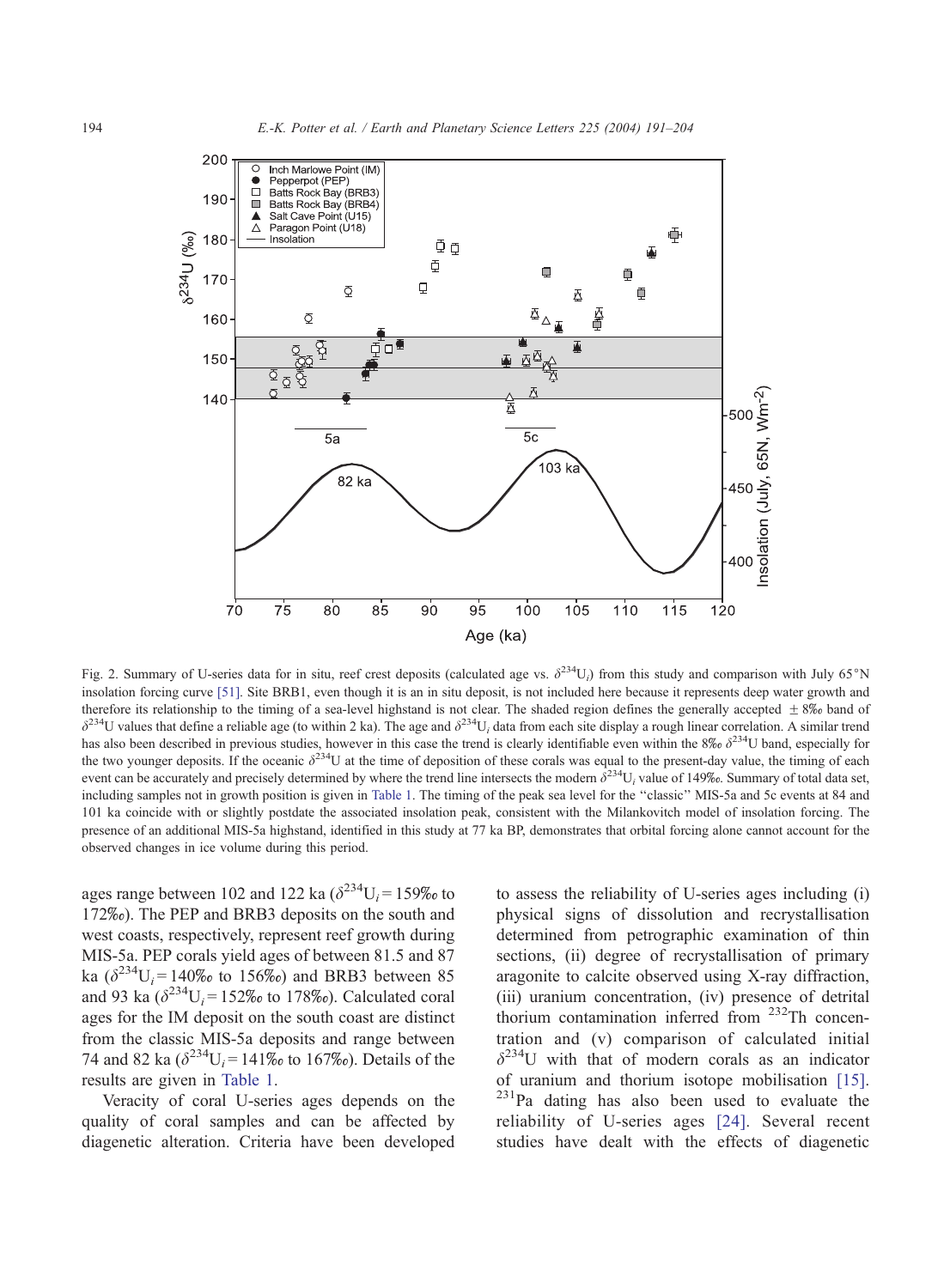<span id="page-4-0"></span>Table 1 Isotope ratios and U-series age measurements for samples analysed in this study

| Sample number   | Coral<br>type <sup>a</sup> | <b>XRD</b>               | Elevation <sup>b</sup><br>$(m \text{ as } l)$ | $\overline{^{238}}\text{U}$<br>(ppm) | $\overline{^{232}}$ Th<br>(ppb) | $\overline{\delta^{234}} U_{\rm mc}$<br>$(\%o)$ | $\sqrt[230]{\text{Th}/^{238}}$ U activity | Age <sup>d</sup><br>(ka) | $\overline{\delta^{234}} \overline{\mathrm{U}}_{i^{\mathrm{e}}}$<br>$(\%o)$ |
|-----------------|----------------------------|--------------------------|-----------------------------------------------|--------------------------------------|---------------------------------|-------------------------------------------------|-------------------------------------------|--------------------------|-----------------------------------------------------------------------------|
|                 |                            |                          |                                               |                                      |                                 |                                                 |                                           |                          |                                                                             |
| <b>IM1-1</b>    | S                          | $< 1\%$                  | 1.5                                           | 2.20                                 | 0.23                            | $121.5 \pm 1.9$                                 | $0.5861 \pm 0.0013$                       | $79.1 \pm 0.3$           | $152.0 \pm 2.3$                                                             |
| $IM1-2$         | $\mathbf S$                | $< 1\%$                  | $1.5\,$                                       | 2.29                                 | 0.28                            | $122.7 \pm 1.1$                                 | $0.5852 \pm 0.0008$                       | $78.8 \pm 0.2$           | $153.4 \pm 1.3$                                                             |
| IM1-3a          | S                          | $\overline{\phantom{0}}$ | 1.5                                           | 2.19                                 | 0.18                            | $119.6 \pm 1.1$                                 | $0.5726 \pm 0.0007$                       | $76.7 \pm 0.2$           | $148.7 \pm 1.3$                                                             |
| $IM1-4$         | S                          | $< 1\%$                  | 1.5                                           | 2.02                                 | 0.04                            | $122.6 \pm 1.0$                                 | $0.5725 \pm 0.0006$                       | $76.3 \pm 0.2$           | $152.2 \pm 1.2$                                                             |
| $IM1-5$         | $\mathbf S$                | $< 1\%$                  | 1.5                                           | 2.17                                 | 0.31                            | $120.1 \pm 1.1$                                 | $0.5742 \pm 0.0008$                       | $76.9 \pm 0.2$           | $149.3 \pm 1.3$                                                             |
| IM1-6           | $\mathbf S$                | $< 2\%$                  | 1.5                                           | 2.26                                 | 0.26                            | $118.3 \pm 1.1$                                 | $0.5581 \pm 0.0007$                       | 74.1 $\pm$ 0.2           | $146.0 \pm 1.3$                                                             |
| <b>IM1-7</b>    | S                          | $< 1\%$                  | 1.5                                           | 2.19                                 | 0.18                            | $128.5 \pm 1.0$                                 | $0.5825 \pm 0.0007$                       | $77.6 \pm 0.2$           | $160.2 \pm 1.2$                                                             |
| $IM1-8$         | Ap                         | $\overline{\phantom{0}}$ | 1.5                                           | 2.81                                 | 0.02                            | $114.5 \pm 1.0$                                 | $0.5560 \pm 0.0008$                       | $74.0 \pm 0.2$           | $141.3 \pm 1.1$                                                             |
| $IM1-10$        | S                          | $< 1\%$                  | $\overline{c}$                                | 1.99                                 | 0.15                            | $115.9 \pm 1.2$                                 | $0.5723 \pm 0.0007$                       | $77.0 \pm 0.2$           | $144.2 \pm 1.4$                                                             |
| <b>IM1-11</b>   | Ap                         | $\overline{\phantom{a}}$ | 1.5                                           | 3.47                                 | 0.06                            | $132.5 \pm 1.0$                                 | $0.6060 \pm 0.0008$                       | $81.7 \pm 0.2$           | $167.0 \pm 1.2$                                                             |
| $IM1-12$        | Ap                         | $\overline{\phantom{0}}$ | 0.2                                           | 2.92                                 | 0.03                            | $117.1 \pm 1.1$                                 | $0.5715 \pm 0.0012$                       | $76.7 \pm 0.3$           | $145.6 \pm 1.3$                                                             |
| $IM1-13$        | Ap                         | $< 1\%$                  | 0.2                                           | 2.97                                 | 0.04                            | $116.4 \pm 1.0$                                 | $0.5640 \pm 0.0009$                       | $75.4 \pm 0.2$           | $144.1 \pm 1.2$                                                             |
| <b>IM1-14</b>   | Ap                         | $\leq 1\%$               | 0.2                                           | 3.14                                 | 0.04                            | $119.8 \pm 1.1$                                 | $0.5783 \pm 0.0012$                       | $77.7 \pm 0.3$           | $149.4 \pm 1.3$                                                             |
| Pepperpot       |                            |                          |                                               |                                      |                                 |                                                 |                                           |                          |                                                                             |
| <b>PEP1-1</b>   | S                          | $\overline{\phantom{a}}$ | 2.5                                           | 2.22                                 | 0.04                            | $111.2 \pm 1.1$                                 | $0.5924 \pm 0.0006$                       | $81.5 \pm 0.2$           | $140.1 \pm 1.4$                                                             |
| <b>PEP1-2</b>   | Ap                         | $\overline{\phantom{a}}$ | 2.5                                           | 3.17                                 | 0.08                            | $122.7 \pm 1.2$                                 | $0.6169 \pm 0.0013$                       | $85.1 \pm 0.3$           | $156.1 \pm 1.4$                                                             |
| <b>PEP1-3</b>   | Ap                         | $< 1\%$                  | 2.5                                           | 2.46                                 | 0.03                            | $117.0 \pm 1.1$                                 | $0.6075 \pm 0.0009$                       | $83.9 \pm 0.2$           | $148.4 \pm 1.3$                                                             |
| <b>PEP1-4</b>   | S                          | $\overline{\phantom{0}}$ | 2.5                                           | 2.34                                 | 0.04                            | $115.4 \pm 1.4$                                 | $0.6047 \pm 0.0012$                       | $83.5 \pm 0.3$           | $146.2 \pm 1.7$                                                             |
| <b>PEP1-5</b>   | $\mathbf S$                | $\qquad \qquad -$        | 2.5                                           | 2.35                                 | 0.06                            | $116.9 \pm 1.2$                                 | $0.6101 \pm 0.0007$                       | $84.4 \pm 0.2$           | $148.4 \pm 1.5$                                                             |
| <b>PEP1-6</b>   | S                          | $\overline{\phantom{a}}$ | 3                                             | 3.27                                 | 0.03                            | $120.1 \pm 1.1$                                 | $0.6245 \pm 0.0012$                       | $87.0 \pm 0.3$           | $153.7 \pm 1.3$                                                             |
| Salt Cave Point |                            |                          |                                               |                                      |                                 |                                                 |                                           |                          |                                                                             |
| $U15-2$         | ${\rm D}$                  | $\overline{\phantom{0}}$ | 4.2                                           | 2.44                                 | 0.22                            | $113.7 \pm 1.0$                                 | $0.7311 \pm 0.0012$                       | $113.2 \pm 0.4$          | $156.6 \pm 1.3$                                                             |
| $U15-3$         | Ap                         | $\overline{\phantom{0}}$ | 5.2                                           | 3.20                                 | 0.10                            | $128.2 \pm 1.1$                                 | $0.7407 \pm 0.0014$                       | $112.9 \pm 0.4$          | $176.6 \pm 1.4$                                                             |
| $U15-4$         | Ap                         | $\overline{\phantom{a}}$ | 5.4                                           | 3.50                                 | 0.12                            | $113.2 \pm 1.1$                                 | $0.6699 \pm 0.0015$                       | $97.9 \pm 0.4$           | $149.4 \pm 1.4$                                                             |
| U15-6           | Ap                         | $\overline{\phantom{a}}$ | 5.2                                           | 3.37                                 | 0.12                            | $133.2 \pm 1.1$                                 | $0.7256 \pm 0.0014$                       | $108.1 \pm 0.4$          | $180.9 \pm 1.4$                                                             |
| $U15-7$         | Ap                         | $\overline{\phantom{0}}$ | 6.7                                           | 3.56                                 | 0.12                            | $116.4 \pm 1.0$                                 | $0.6793 \pm 0.0013$                       | $99.6 \pm 0.3$           | $154.3 \pm 1.3$                                                             |
| $U15-10$        | Ap                         | $\qquad \qquad -$        | 4                                             | 3.26                                 | 0.06                            | $95.7 \pm 1.1$                                  | $0.8781 \pm 0.0026$                       | $168.2 \pm 2.4$          | $154.2 \pm 1.9$                                                             |
| $U15-16$        | Ap                         | $\overline{\phantom{a}}$ | 10.3                                          | 3.10                                 | 0.11                            | $117.8 \pm 1.1$                                 | $0.6961 \pm 0.0011$                       | $103.3 \pm 0.3$          | $157.9 \pm 1.3$                                                             |
| U15-17          | Ap                         | $\overline{\phantom{a}}$ | 12.5                                          | 3.23                                 | 0.15                            | $113.5 \pm 1.1$                                 | $0.7010 \pm 0.0008$                       | $105.2 \pm 0.3$          | $153.0 \pm 1.3$                                                             |
| Kendall Fort    |                            |                          |                                               |                                      |                                 |                                                 |                                           |                          |                                                                             |
| $KF-1$          | Ap                         | $\qquad \qquad -$        | 1.1                                           | 3.72                                 | 0.05                            | $132.6 \pm 1.0$                                 | $0.6113 \pm 0.0010$                       | $82.8\pm0.2$             | $167.7 \pm 1.2$                                                             |
| $KF-2$          | Ap                         | $\overline{\phantom{0}}$ | 1.6                                           | 3.20                                 | 0.06                            | $130.5 \pm 1.1$                                 | $0.6481 \pm 0.0013$                       | $90.6 \pm 0.3$           | $168.7 \pm 1.4$                                                             |
| KF-3            | S                          | $\overline{\phantom{0}}$ | 2                                             | 2.51                                 | 0.36                            | $123.0 \pm 1.3$                                 | $0.6223 \pm 0.0011$                       | $86.2 \pm 0.3$           | $157.0 \pm 1.5$                                                             |
| KF-3b           | Ap                         | $\overline{\phantom{0}}$ | $\overline{c}$                                | 3.94                                 | 0.03                            | $150.7 \pm 1.2$                                 | $0.6661 \pm 0.0015$                       | $91.7 \pm 0.4$           | $195.4 \pm 1.5$                                                             |
| KF-4            | S                          | $\qquad \qquad -$        | 3                                             | 2.12                                 | 0.01                            | $122.8 \pm 1.1$                                 | $0.6189 \pm 0.0009$                       | $85.5 \pm 0.2$           | $156.4 \pm 1.3$                                                             |
| $KF-5$          | $\mathbf D$                | $\overline{\phantom{0}}$ | 3.5                                           | 2.19                                 | 0.03                            | $113.0 \pm 1.8$                                 | $0.6024 \pm 0.0013$                       | $83.3 \pm 0.3$           | $143.2 \pm 2.2$                                                             |
| KF-6            | $\mathbf S$                | $\overline{\phantom{0}}$ | 4                                             | 2.42                                 | 0.03                            | $117.9 \pm 1.1$                                 | $0.6037 \pm 0.0009$                       | $83.0\pm0.2$             | $149.1 \pm 1.3$                                                             |
| $KF-8$          | S                          | $\qquad \qquad -$        | 7                                             | 2.36                                 | 0.13                            | $114.2 \pm 1.0$                                 | $0.5985 \pm 0.0008$                       | $82.4 \pm 0.2$           | $144.2 \pm 1.2$                                                             |
| Paragon Point   |                            |                          |                                               |                                      |                                 |                                                 |                                           |                          |                                                                             |
| $U18-1$         | Ap                         | $< 1\%$                  | 1.3                                           | 3.03                                 | 0.11                            | $113.2 \pm 1.0$                                 | $0.6838 \pm 0.0012$                       | $101.2 \pm 0.3$          | $150.8 \pm 1.3$                                                             |
| $U18-2$         | Ap                         | $< 1\%$                  | 2.3                                           | 3.14                                 | 0.12                            | $119.5 \pm 1.0$                                 | $0.6917 \pm 0.0013$                       | $102.0 \pm 0.4$          | $159.6 \pm 1.2$                                                             |
| $U18-3$         | Ap                         | $<1\%$                   | 2.8                                           | 3.06                                 | 0.11                            | $106.3 \pm 1.0$                                 | $0.6667 \pm 0.0013$                       | $98.3 \pm 0.3$           | $140.4 \pm 1.3$                                                             |
| U18-4           | S                          | $< 1\%$                  | 3.2                                           | 2.49                                 | 0.11                            | $123.1 \pm 1.2$                                 | $0.7071 \pm 0.0009$                       | $105.3 \pm 0.3$          | $165.9 \pm 1.5$                                                             |
| $U18-5$         | Ap                         | $< 1\%$                  | 4.3                                           | 3.43                                 | 0.14                            | $106.3 \pm 1.1$                                 | $0.6772 \pm 0.0011$                       | $100.7 \pm 0.3$          | $141.4 \pm 1.3$                                                             |
| U18-6           | Ap                         | $< 1\%$                  | 4.9                                           | 3.27                                 | 0.10                            | $110.8 \pm 1.0$                                 | $0.6861 \pm 0.0011$                       | $102.1 \pm 0.3$          | $148.0 \pm 1.3$                                                             |
| U18-9           | Ap                         | $<1\%$                   | 4.5                                           | 2.92                                 | 0.08                            | $104.2 \pm 1.0$                                 | $0.6658 \pm 0.0008$                       | $98.4 \pm 0.3$           | $137.7 \pm 1.3$                                                             |

(continued on next page)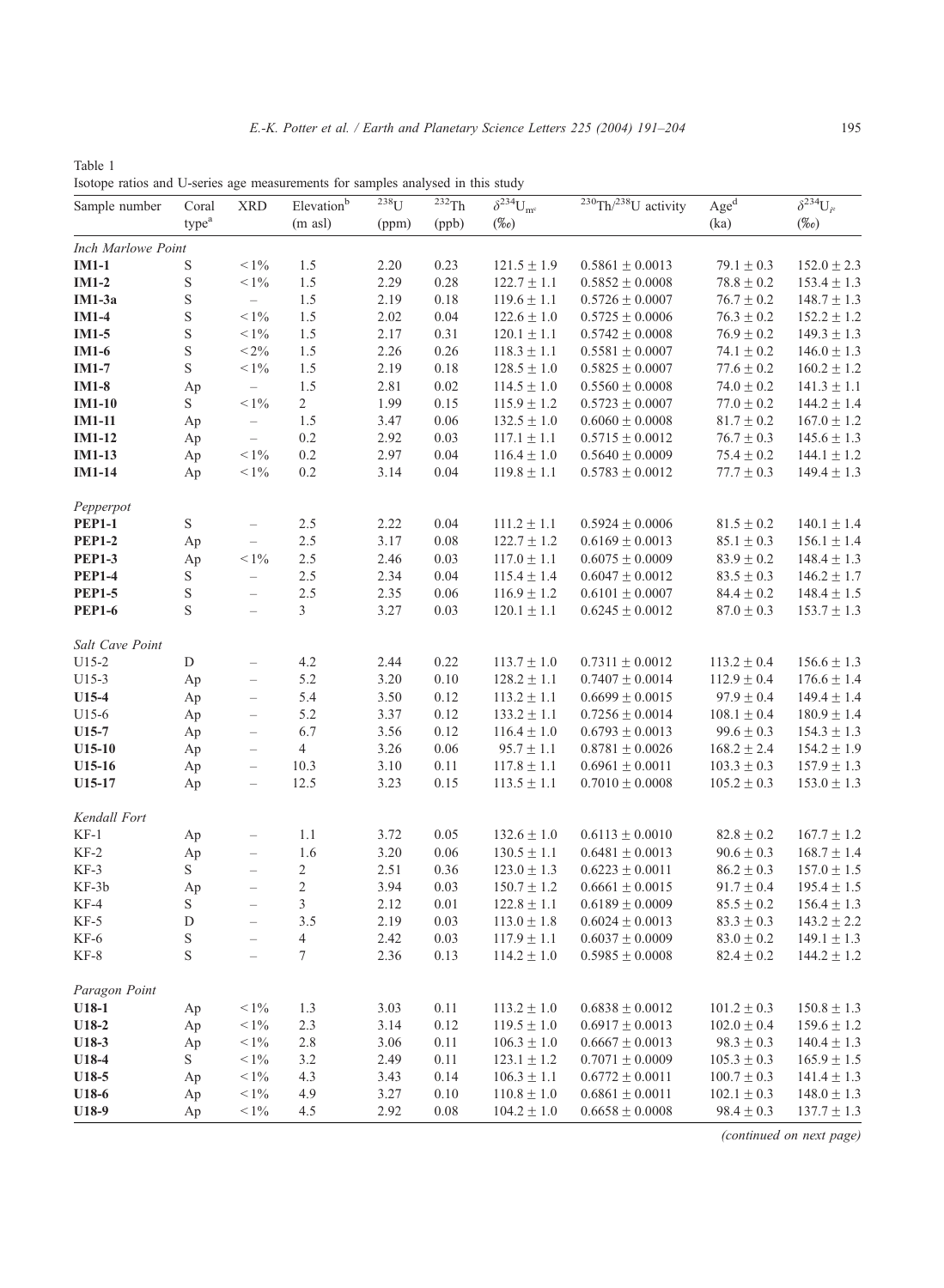Table 1 (continued)

| Sample number           | Coral<br>type <sup>a</sup> | <b>XRD</b>                        | Elevationb<br>$(m \text{ as} l)$ | $238$ U<br>(ppm) | $232$ Th<br>(ppb) | $\overline{\delta^{234}} U_{\rm mc}$<br>$(\%o)$ | $230$ Th $/238$ U activity | $\mathbf{Age}^\mathbf{d}$<br>(ka) | $\delta^{234}U_{i^e}$<br>$(\%)$ |
|-------------------------|----------------------------|-----------------------------------|----------------------------------|------------------|-------------------|-------------------------------------------------|----------------------------|-----------------------------------|---------------------------------|
|                         |                            |                                   |                                  |                  |                   |                                                 |                            |                                   |                                 |
| $U18-10$                | Ap                         | $< 2\%$                           | 5.8                              | 3.27             | 0.10              | $112.7 \pm 1.0$                                 | $0.6784 \pm 0.0012$        | $100.0 \pm 0.3$                   | $149.6 \pm 1.3$                 |
| U18-13                  | S                          | $< 1\%$                           | 4.9                              | 2.22             | 0.14              | $119.0 \pm 1.1$                                 | $0.7129 \pm 0.0010$        | $107.4 \pm 0.3$                   | $161.3 \pm 1.4$                 |
| U18-18                  | Ap                         | $< 1\%$                           | 6.7                              | 3.34             | 0.10              | $121.3 \pm 1.0$                                 | $0.6880 \pm 0.0009$        | $100.8 \pm 0.3$                   | $161.4 \pm 1.2$                 |
| U18-19                  | Ap                         | $\qquad \qquad -$                 | 9.6                              | 2.98             | 0.16              | $111.9 \pm 1.1$                                 | $0.6890 \pm 0.0011$        | $102.6\pm0.3$                     | $149.7 \pm 1.3$                 |
| U18-20                  | М                          | $\hspace{1.0cm} - \hspace{1.0cm}$ | 9.6                              | 2.44             | 0.13              | $108.9 \pm 1.0$                                 | $0.6875 \pm 0.0009$        | $102.8 \pm 0.3$                   | $145.7 \pm 1.3$                 |
| Batts Rock Bay (site 1) |                            |                                   |                                  |                  |                   |                                                 |                            |                                   |                                 |
| <b>BRB1-2</b>           | S                          | $\overline{\phantom{0}}$          | 2.1                              | 2.08             | 0.16              | $113.5 \pm 1.4$                                 | $0.7000 \pm 0.0008$        | $105.0 \pm 0.3$                   | $152.9 \pm 1.7$                 |
| <b>BRB1-5</b>           | $\mathbf D$                | $\overline{\phantom{0}}$          | 1.8                              | 2.25             | 0.26              | $108.7 \pm 1.1$                                 | $0.7068 \pm 0.0007$        | $107.8 \pm 0.3$                   | $147.5 \pm 1.4$                 |
| <b>BRB1-6</b>           | M                          | $< 1\%$                           | 3.4                              | 2.21             | 0.09              | $109.8 \pm 1.0$                                 | $0.6922 \pm 0.0011$        | $103.7 \pm 0.3$                   | $147.3 \pm 1.3$                 |
| <b>BRB1-7</b>           | M                          | $< 2\%$                           | 1.4                              | 2.45             | 0.24              | $108.0 \pm 1.1$                                 | $0.7077 \pm 0.0013$        | $108.1 \pm 0.4$                   | $146.7 \pm 1.4$                 |
| <b>BRB1-13</b>          | $\mathbf S$                | $\overline{\phantom{0}}$          | 2.4                              | 2.00             | 0.02              | $114.1 \pm 1.1$                                 | $0.7038 \pm 0.0009$        | $106.0 \pm 0.3$                   | $154.2 \pm 1.4$                 |
| <b>BRB1-14</b>          | S                          | $\overline{\phantom{0}}$          | 3.1                              | 2.34             | 0.10              | $116.9 \pm 1.1$                                 | $0.7037 \pm 0.0009$        | $105.5 \pm 0.3$                   | $157.7 \pm 1.4$                 |
| <b>BRB1-15</b>          | $\mathbf S$                | $< 1\%$                           | 3.3                              | 2.25             | 0.07              | $113.4 \pm 1.0$                                 | $0.6941 \pm 0.0010$        | $103.6 \pm 0.3$                   | $152.1 \pm 1.3$                 |
| <b>BRB1-16</b>          | $\mathbf D$                | $\equiv$                          | 10                               | 2.27             | 0.51              | $109.6 \pm 1.2$                                 | $0.6077 \pm 0.0007$        | $84.8 \pm 0.2$                    | $139.3 \pm 1.4$                 |
| <b>BRB1-18</b>          | M                          | $\overline{\phantom{0}}$          | 8.5                              | 2.57             | 0.83              | $107.8 \pm 1.0$                                 | $0.6861 \pm 0.0010$        | $102.6 \pm 0.3$                   | $144.2 \pm 1.3$                 |
| Batts Rock Bay (site 2) |                            |                                   |                                  |                  |                   |                                                 |                            |                                   |                                 |
| <b>BRB2-2</b>           | Ap                         | $\overline{\phantom{a}}$          | 14.3                             | 2.85             | 0.12              | $116.1 \pm 1.1$                                 | $0.5945 \pm 0.0011$        | $81.3 \pm 0.3$                    | $146.2 \pm 1.3$                 |
| <b>BRB2-3</b>           | S                          | $\equiv$                          | 14.3                             | 1.78             | 0.16              | $119.6 \pm 1.0$                                 | $0.5476 \pm 0.0008$        | $72.0 \pm 0.2$                    | $146.7 \pm 1.2$                 |
| <b>BRB2-6</b>           | $\mathbf S$                | $\hspace{1.0cm} - \hspace{1.0cm}$ | 12.5                             | 2.27             | 0.19              | $114.5 \pm 1.0$                                 | $0.5883 \pm 0.0008$        | $80.3 \pm 0.2$                    | $143.8 \pm 1.2$                 |
| <b>BRB2-7</b>           | S                          | $\hspace{1.0cm} - \hspace{1.0cm}$ | 12.5                             | 1.97             | 0.04              | $112.9 \pm 1.0$                                 | $0.5803 \pm 0.0008$        | $78.9 \pm 0.2$                    | $141.2 \pm 1.2$                 |
| Batts Rock Bay (site 3) |                            |                                   |                                  |                  |                   |                                                 |                            |                                   |                                 |
| <b>BRB3-1</b>           | Ap                         | $\overline{\phantom{0}}$          | 26.5                             | 3.35             | 0.03              | $130.3 \pm 1.1$                                 | $0.6422 \pm 0.0013$        | $89.4 \pm 0.3$                    | $167.9 \pm 1.3$                 |
| <b>BRB3-2</b>           | Ap                         | $\overline{\phantom{a}}$          | 16.5                             | 2.75             | 0.05              | $119.9 \pm 1.5$                                 | $0.6124 \pm 0.0015$        | $84.5 \pm 0.4$                    | $152.3 \pm 1.8$                 |
| <b>BRB3-3</b>           | Ap                         | $\overline{\phantom{0}}$          | 16.5                             | 3.25             | 0.04              | $137.7 \pm 1.3$                                 | $0.6556 \pm 0.0015$        | $91.2 \pm 0.4$                    | $178.4 \pm 1.6$                 |
| <b>BRB3-5</b>           | Ap                         | $\qquad \qquad -$                 | 16.5                             | 3.24             | 0.03              | $136.5 \pm 1.1$                                 | $0.6617 \pm 0.0013$        | $92.7 \pm 0.3$                    | $177.6 \pm 1.4$                 |
| <b>BRB3-8</b>           | Ap                         | $\overline{\phantom{0}}$          | 16.5                             | 3.63             | 0.03              | $119.5 \pm 0.9$                                 | $0.6186 \pm 0.0014$        | $85.8 \pm 0.3$                    | $152.5 \pm 1.1$                 |
| <b>BRB3-9</b>           | S                          | $\equiv$                          | 19                               | 2.34             | 0.03              | $134.0 \pm 1.1$                                 | $0.6506 \pm 0.0008$        | $90.7 \pm 0.2$                    | $173.3 \pm 1.3$                 |
| Batts Rock Bay (site 4) |                            |                                   |                                  |                  |                   |                                                 |                            |                                   |                                 |
| <b>BRB4-1</b>           | Ap                         | $\overline{\phantom{a}}$          | 30                               | 3.10             | 0.12              | $130.6 \pm 1.4$                                 | $0.7516 \pm 0.0023$        | $115.3 \pm 0.7$                   | $181.1 \pm 1.8$                 |
| <b>BRB4-4</b>           | Ap                         | $\overline{\phantom{0}}$          | 29.9                             | 3.17             | 0.19              | $113.7 \pm 1.1$                                 | $0.7647 \pm 0.0015$        | $122.4 \pm 0.9$                   | $160.8 \pm 1.5$                 |
| <b>BRB4-7</b>           | Ap                         | $\hspace{1.0cm} - \hspace{1.0cm}$ | 28.1                             | 2.80             | 0.07              | $121.2 \pm 1.1$                                 | $0.7316 \pm 0.0011$        | $111.8 \pm 0.4$                   | $166.4 \pm 1.4$                 |
| <b>BRB4-8</b>           | S.                         | $\hspace{1.0cm} - \hspace{1.0cm}$ | 28.5                             | 2.38             | 0.07              | $116.9 \pm 1.1$                                 | $0.7107 \pm 0.0011$        | $107.3 \pm 0.3$                   | $158.5 \pm 1.3$                 |
| <b>BRB4-9</b>           | Ap                         | $\qquad \qquad -$                 | 29.1                             | 2.87             | 0.03              | $125.1 \pm 1.1$                                 | $0.7291 \pm 0.0011$        | $110.4 \pm 0.3$                   | $171.1 \pm 1.4$                 |
| <b>BRB4-10</b>          | Ap                         | $\qquad \qquad -$                 | 28                               | 3.20             | 0.32              | $128.6 \pm 1.0$                                 | $0.6985 \pm 0.0013$        | $102.1 \pm 0.3$                   | $171.8 \pm 1.3$                 |

In situ sample deposits (bolded) are Inch Marlowe Point (IM), Pepperpot (PEP), Paragon Point (U18) and Salt Cave Point (U15) on the south coast and Batts Rock Bay (sites BRB1, BRB3 and BRB4) on the west coast. Data from the Kendall Fort (KF) and Batts Rock Bay 2 (BRB2) sites are not [in situ deposits and are not included in the summary](#page-3-0) (Fig. 2). <sup>a</sup> Coral type given as: Ap—Acropora palmata, S—Siderastrea sp., M—Montastrea sp., D—Diploria sp. XRD—% calcite of sample determined by X-ray diffraction, where measured, most samples contained less than the detection limit of  $1-2\%$ . <sup>b</sup> Elevation above present sea level (m), elevation uncertainty for individual coral elevations is  $\pm 0.5$  m. <sup>c</sup> Present-day measured  $\delta^{234}U$  calculated by  $\delta^{234}U_m = \{\frac{\delta^{234}U}{\delta^{234}U_{\rm{rel}}} = \{\frac$ decay constants are used:  $\lambda_{238} = 1.551 \times 10^{-10}$ ,  $\lambda_{234} = 2.835 \times 10^{-6}$ ,  $\lambda_{230} = 9.195 \times 10^{-6}$  [54–56]. Procedures for the chemical separation and [purification of uranium and thorium from the coral samples were similar to those described by Edwards et al.](#page-13-0) [57] and Stirling et al. [23]. Uranium analyses were made by thermal ionisation mass spectrometry (TIMS) with a Finnigan MAT 261 and thorium analyses by charge collection thermal<br>ionisation mass spectrometry (CC-TIMS) [58]. Isotope dilution was performed with [Uraninite standard \(HU-1\), which was assumed to be in secular equilibrium](#page-13-0) [59]. All uncertainties are quoted as  $2\sigma_M$ .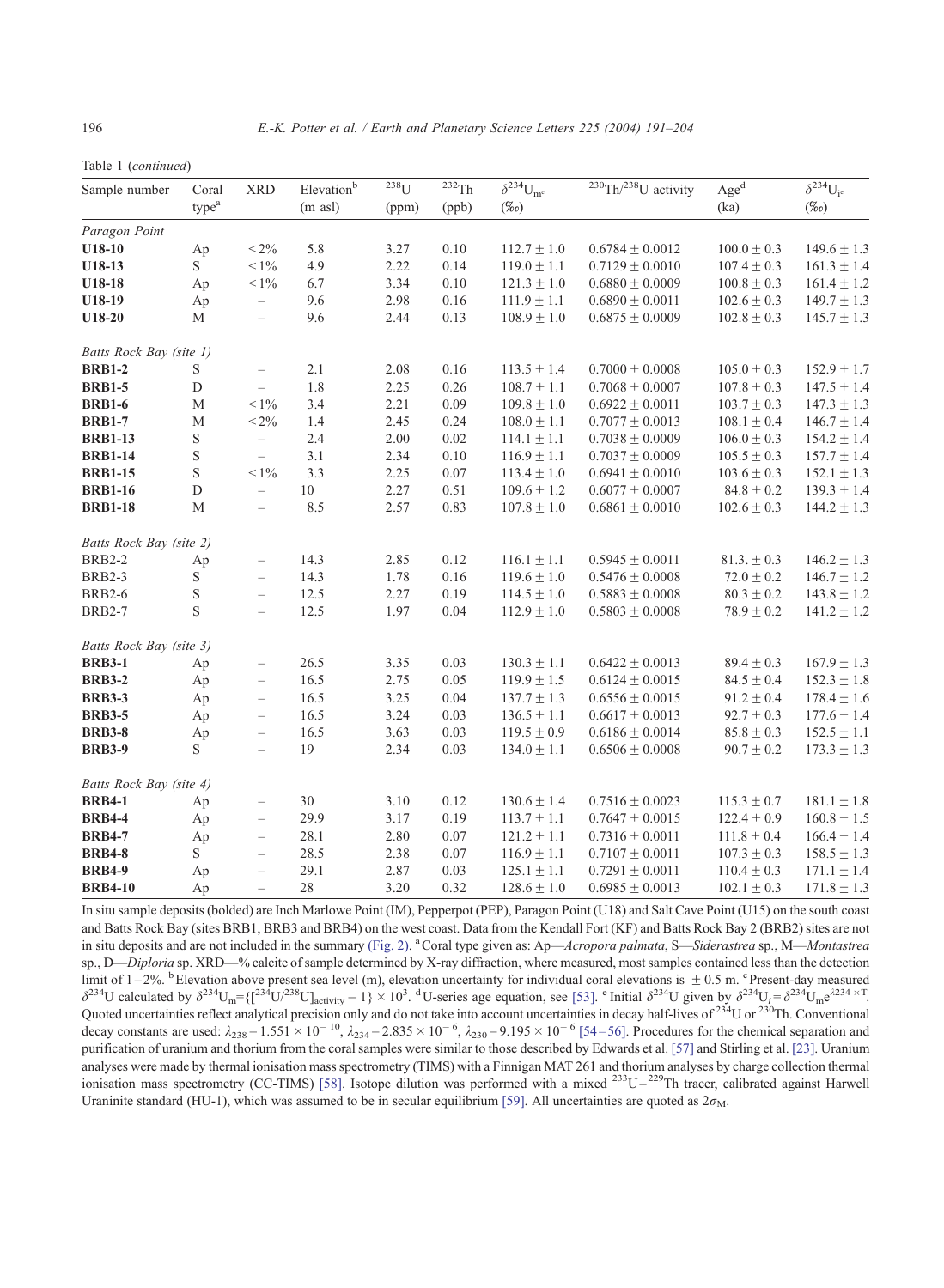alteration on U-series ages  $[25-27]$  but the mechanisms are not yet completely understood. Our study confirms that there is no clear correspondence between petrographic textures and U-series results in subtly altered corals. To avoid the risk of overinterpreting isolated age measurements, we have therefore analysed a large number of samples from each study site and we believe that this strategy is as important as the other tests of age reliability.

#### 3. U-series age interpretations

Modern corals display  $\delta^{234}$ U values of  $\sim$  149  $\pm$ 1\%  $[10,14,15,28-30]$  (conventional <sup>230</sup>Th and <sup>234</sup>U half-lives are used throughout this paper, see [Table 1\)](#page-4-0). Previous coral dating studies of last interglacial (MIS-5e) and older samples show a general positive correlation of calculated age and initial  $\delta^{234}U$  above the  $\delta^{234}$ U modern value for a given deposit, which has been attributed to open system behaviour [\[15,25,31\].](#page-11-0) Based on the observed correlation, it has been suggested that samples with  $\delta^{234}U_i$  values within 8\% of the modern value yield ages that are reliable to within  $2-3$  ka  $[15,25]$  and many researchers have adopted this screening approach (shown in [Fig. 2\)](#page-3-0) to allow for uncertainties introduced by subtle alteration processes [\[15,17\].](#page-11-0)

The striking features of the data shown in [Fig. 2](#page-3-0) are, firstly, the distinct clustering of coral ages from morphologically distinct terraces into two groups within MIS-5a and secondly, the high correlation between  $\delta^{234}U_i$  and age within each of these groups, which is well defined even within the commonly used  $\pm$  8\% band both below and above the modern  $\delta^{234}U$ value. If the trend lines are the result of diagenetic alteration [\[15,25,31\]](#page-11-0) and if we assume that the sea water  $\delta^{234}$ U at the time of growth was the same as the present day, then the age of each feature is defined by the age at which the trend line intersects the modern  $\delta^{234}$ U value. For both of the MIS-5a features, a linear regression and associated uncertainty analysis was performed in  $\delta^{234}U_m$  vs.  $\int^{230} \text{Th}/^{238}U_{\text{ACT}}$  space (Fig. 3). The scatter of data around a given trend line could represent either (i) scatter resulting from the alteration process or (ii) a spread in the true ages of samples collected from that deposit. In the former case, we wish to determine a mean age and confidence interval for



Fig. 3. Determination of line of best fit and 95% confidence and prediction bands for the younger (a) and older (b) MIS-5a features. The representative  $\delta^{234}U_m$  and  $[{}^{230}Th/{}^{238}U]_{\text{ACT}}$  values for each feature are determined by estimating where the line of best fit intersects the evolution curve for a chosen initial  $\delta^{234}U$  value. The uncertainties for the  $\delta^{234}U_m$  and  $[^{230}Th/^{238}U]_{\text{ACT}}$  parameters for each feature are determined using either the 95% confidence band or 95% prediction band and these errors are propagated through the Useries age equation to calculate a mean age or duration of deposition, respectively. The representative  $\delta^{234}U_m$  and  $\int^{230}Th^{238}U_{\rm ACT}$ , and hence age estimates, for these deposits change depending on the assumed initial  $\delta^{234}$ U value.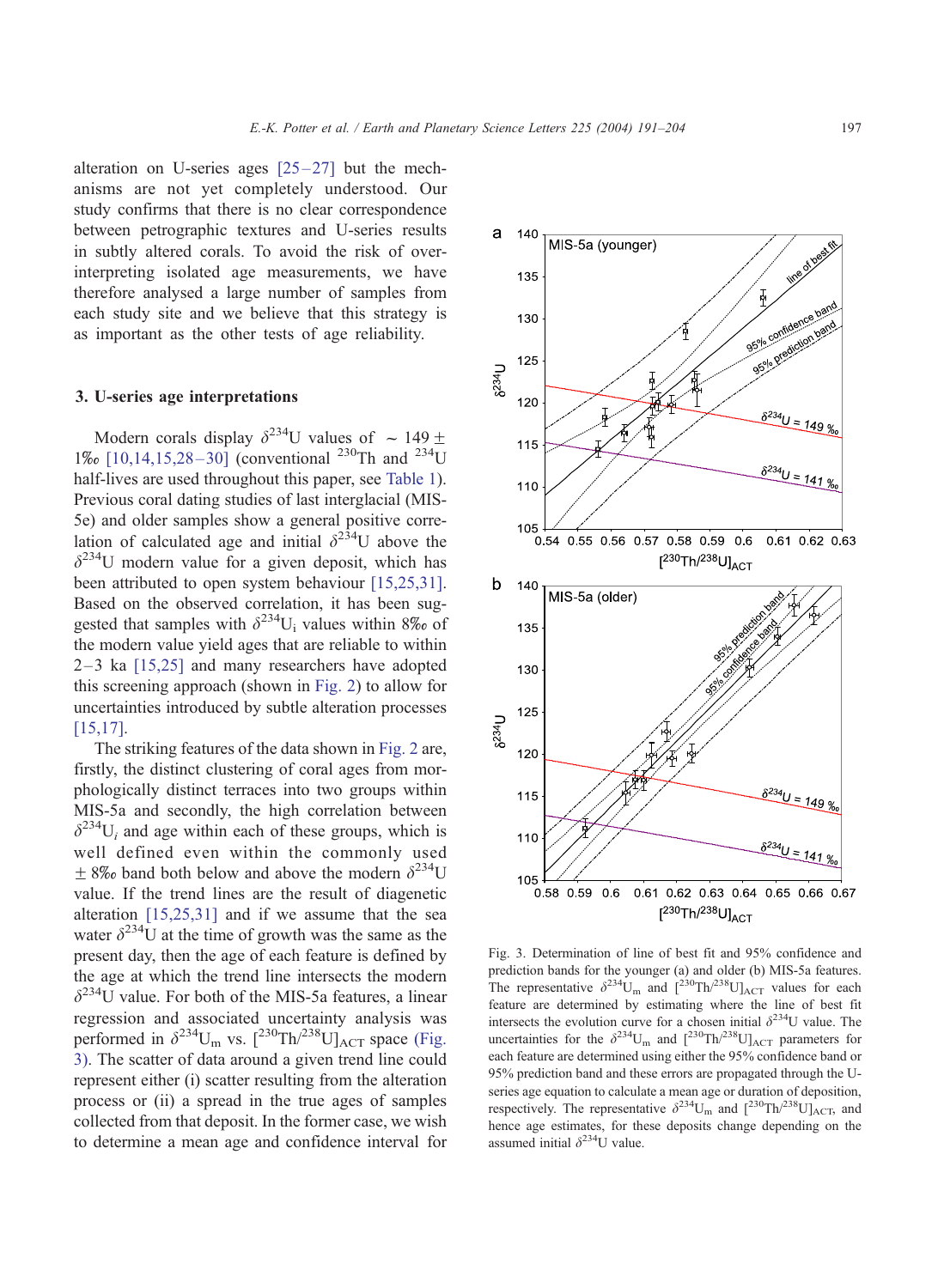each deposit. The intersection of the 95% confidence band of the regression with the closed system evolution curve  $(\delta^{234}U = 149\%)$  was used to determine the 95% confidence interval associated with the representative  $\delta^{234}U_m$  and  $[^{230}Th/^{238}U]_{\text{ACT}}$  for that deposit. Using this procedure, two distinct periods of reef growth can be identified, with mean ages and uncertainties determined to be  $76.7 \pm 1.0$  and  $84.3 \pm 0.7$  ka BP. For the second case, if the scatter of the data represents a true age range, the spread of the data around the trend line, represented by a 95% prediction band of the regression, can give an estimate of the total age range. In that case, the age estimates for the younger two features are  $76.7 \pm 3.3$  and  $84.3 \pm 1.8$  ka. The mean U-series ages presented here agree well with ESR ages  $(73.4 \pm 5$  and  $80.9 \pm 5$  ka) for the same deposits [\[21\]](#page-12-0) and are consistent with detailed stratigraphic mapping, which indicate that the IM and PEP deposits are also distinct morphological units [\[20\].](#page-12-0)

The spread of the MIS-5c data around its associated trend line is larger than for the other deposits and the scatter appears to increase at higher  $\delta^{234}$ U and  $\left[ {}^{230}\text{Th}^{/238}\text{U} \right]_{\text{ACT}}$  values, making the use of a linear regression inappropriate for this feature. At the modern  $\delta^{234}$ U value of 149‰, the mean age of the samples analysed is  $\sim 101$  ka. Based on an approximation of the scatter of the data in [Fig. 2,](#page-3-0) the data could represent an extended period of reef growth of at least  $\sim$  5 ka, from  $\sim$  103 to  $\sim$  98 ka BP. This extended age range may also be due to the slightly larger elevation range of corals collected from these deposits on the south coast [\(Table 1\).](#page-4-0)

Previous studies into the effects of diagenetic alteration have focussed on the mechanisms to explain the positive correlation between  $\delta^{234}$ U and  $[^{230}Th/^{238}U]_{\text{ACT}}$ above the modern  $\delta^{234}$ U evolution curve [15,25–27]. However, a significant number of samples analysed in this study [\(Fig. 2](#page-3-0) and [Table 1\)](#page-4-0) display  $\delta^{234}U_i$  values well below the modern 149% value and the  $\delta^{234}$ U-age trend appears to start as low as  $\delta^{234}U_i \approx 140\%$ . Recent open system modelling suggests the loss of  $^{234}$ Th and  $^{230}$ Th, from decay of  $^{238}$ U and  $^{234}$ U, respectively, in some ''source'' leads to the positive correlation between  $\delta^{234}$ U<sub>m</sub> and  $[^{230}Th/^{238}U]_{ACT}$  observed in the coral [\[25,26\]](#page-12-0). In this model, the source of the excess  $^{234}$ U  $(2^{34} \text{Th})$  and <sup>230</sup>Th is recoil products of <sup>238</sup>U and <sup>234</sup>U in the surrounding reef or dissolved uranium in

percolating fluids [\[25\].](#page-12-0) By a similar mechanism, the lowering of  $\delta^{234}U$  and  $[{}^{230}Th/{}^{238}U]_{\text{ACT}}$  in corals could be produced by recoil loss of  $234$ Th and  $230$ Th [\[25\]](#page-12-0) or alternatively, the addition of low  $\delta^{234}U$ contamination [\[27\].](#page-12-0) If either process is responsible for the lower-than-modern  $\delta^{234}U_i$  values of MIS-5a corals observed in this study, then we would expect such low values to be even more common in older deposits, which is not observed.

An alternative scenario to explain the low initial  $\delta^{234}$ U values observed here invokes a lowering of ocean water  $\delta^{234}U$  during the last glacial cycle. In this case, the age versus  $\delta^{234}U$  trend would represent the effects of diagenetic alteration starting from a lowerthan-modern initial  $\delta^{234}$ U. The observation of lowerthan-modern  $\delta^{234}U$  is not unprecedented. MIS 3 coraldeposits from the uplifted terraces at Huon Peninsula, Papua New Guinea, also display consistently low initial  $\delta^{234}$ U values (130–145‰) [\[32,33\].](#page-12-0) If seawater  $\delta^{234}$ U was lower-than-modern, i.e. 141\% at the time of MIS-5a and 5c, this has critical implications for the age estimates of these features. The younger MIS-5a event then occurs at  $\sim 74.1 \pm 1.2^{2.1}$  ka BP and the earlier feature at  $\sim 82.0 \pm 1.0$  ka BP rather than  $76.7 \pm 1$  and  $84.3 \pm 0.7$  ka BP, respectively. At a  $\delta^{234}U_i$  of 141\%, the apparent age of the MIS-5c deposit is around  $\sim$  98 ka rather than 101 ka. The long residence time of uranium in the ocean precludes very large shifts in  $\delta^{234}$ U [\[34\].](#page-12-0) However, small and/or local variations in  $\delta^{234}U$  of less than 10% on short timescales cannot be ruled out. Further study of uranium balance in the oceans is required to test this hypothesis.

#### 4. Sea level and climatic interpretations

The identification of two MIS-5a morphologically distinct coral-terrace deposits with distinct ages and large age separation ( $\sim$  7 ka) could either (i) represent two sea-level oscillations or (ii) be an artefact of a discrete tectonic uplift event. The currently exposed facies of the deposits do not allow us to clearly distinguish between these two alternatives. However, comparisons with other sea level and climate records, made in the following sections, supports the suggestion that MIS-5a was characterised by at least two rapid sea-level oscillations.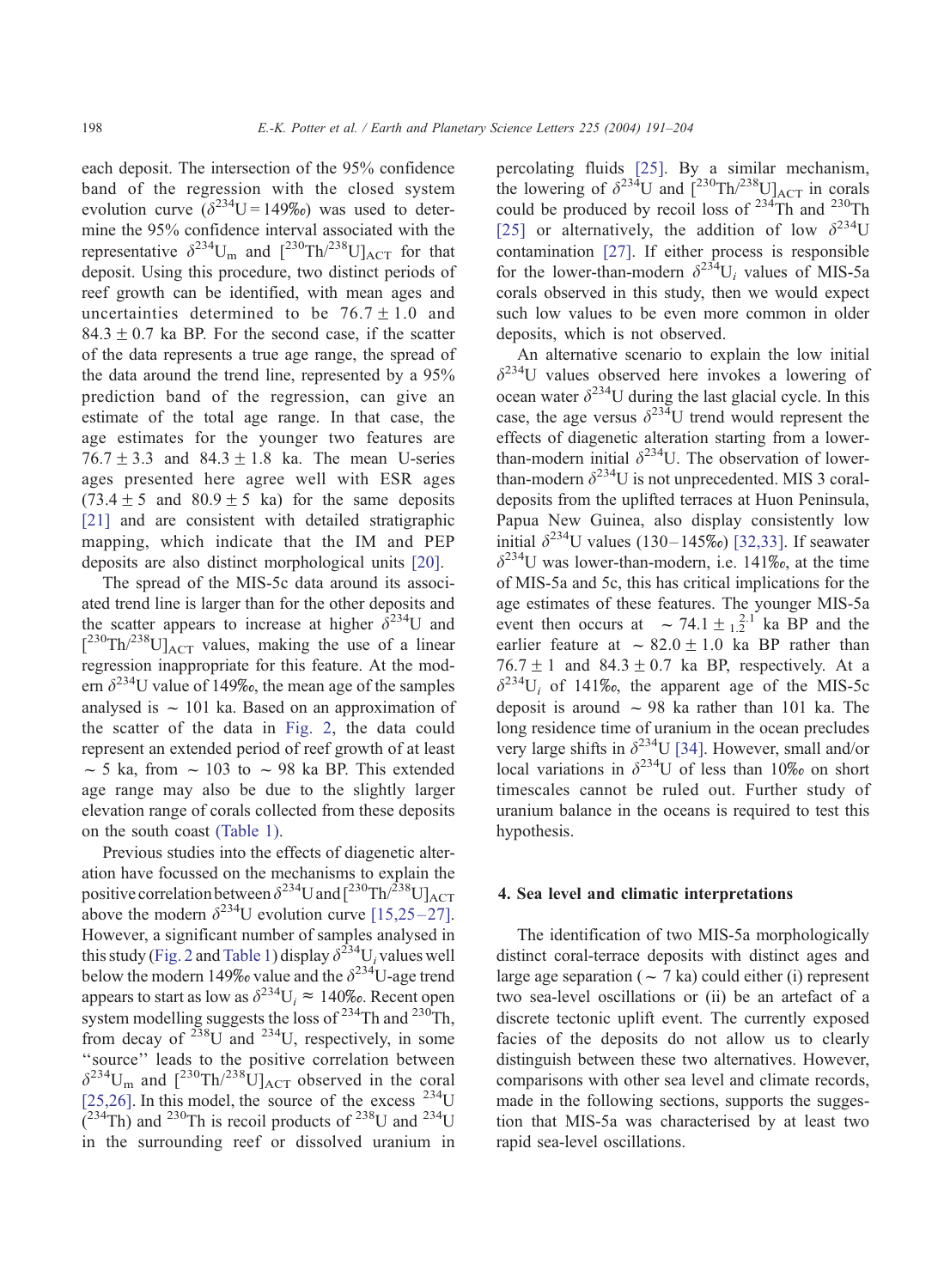#### 4.1. Sea level

Suborbital sea-level oscillations during MIS-5a are not consistent with a simple Milankovitch insolationforcing model and imply that additional processes influence global ice volume at this time. An emerging picture of complex variability in sea level and climate during MIS-5 supports these observations. In particular, the morphology of multiple sub-terraces at Huon Peninsula, Papua New Guinea also indicates a complex structure during this period  $[6,9,35-38]$ . The Huon Peninsula coral terraces record more events in the sea level than seen at Barbados in this study. This is not unexpected because the higher uplift rates at Huon Peninsula result in the exposure of additional features. At least five distinct terraces at Huon (VIa, VIb, Va<sub>outer</sub>, Va<sub>main</sub>, Vb in the notation of  $[6]$ ) represent oscillations during MIS-5a and 5c [\(Fig. 4b\)](#page-9-0) although the ages of these reefs are not as well constrained as at Barbados. The above literature data links the reef  $Va_{outer}$  with the classic MIS-5a highstand at  $\sim$  84 ka [\(Fig. 4b\).](#page-9-0) The poorly developed subreef Vb at Huon Peninsula appears to not be a constructional reef crest and has not been dated, but may be an erosional feature correlated with the 77-ka feature identified at Barbados in this study. The emerging picture of complex sea level changes at Barbados highlights the need for further systematic dating studies of the uplifted MIS-5 coral reef terraces at Huon Peninsula.

Most studies of MIS-5a deposits around the world yield ages corresponding to the older  $(-84 \text{ ka})$ Barbados deposit identified in this study (a short review of MIS-5a deposits in the Caribbean and surrounding region can be found in [\[39\]\)](#page-12-0). However, there is a notable dearth of evidence for the  $\sim$  77-ka feature at other locations. This could be due to a number of reasons. Possibly the 77-ka oscillation was very rapid, or coincided with less favourable conditions for reef formation in most locations. It is also possible that the sea level at 77 ka was lower and did not overprint the earlier event at most Caribbean locations. On the US East coast, the ages of coastal deposits range between 72 and 84 ka BP, with younger deposits dominating at northernmost sites [\[40\].](#page-12-0) The overprinting of the older deposits with the younger event at these sites, in contrast to most Caribbean locations can be explained by the effects

of glacio-hydro-isostasy, which predicts that the relative heights of the consecutive MIS-5a sea-level highstands change as a function of distance from the great North American Ice Sheets [\[39\].](#page-12-0)

## 4.2. Climate

The mechanisms that are involved in controlling climate and ice-sheet periodicity and how these vary in different mean climate states remain the focus of much climate research that is carried out today. In contrast to the orbital periodicity predicted by Milankovitch-forcing models, the discovery of decadal to millenial scale climate variations during MIS-3 recorded in the Greenland ice cores [\[41\]](#page-12-0) drew attention to the need for alternative mechanisms to explain short period climate variability. Recently, it has been shown that for MIS-3 there is a direct correlation between Heinrich event discharges in the North Atlantic and sea-level rises recorded by terrace construction at Huon Peninsula [\[42,43\].](#page-12-0) Those observations emphasised the important link between rapid climate change and ice sheet instability during that time period.

The emerging picture of MIS-5 climate, including the results of the present study, extends the suborbital-period climatic behaviour from the heavily glaciated MIS-3 to the less glaciated MIS-5. A compilation of climate records for the MIS-5 interval also displays a shorter period variability that is strikingly similar to that suggested by the coral reef data. In particular, a sea-level record inferred from Red Sea  $\delta^{18}$ O variability [\[44\]](#page-12-0) shows large oscillations that correlate to the MIS-5a and MIS-4 excursions constrained in the present study and at Huon Peninsula [\[32\]](#page-12-0) (see [Fig. 4\)](#page-9-0). Other climate records such as Greenland  $\delta^{18}O$  [\[41\],](#page-12-0) North Atlantic Ocean seasurface temperature, and episodes of enhanced ice rafted debris (IRD) deposition in the North Atlantic [\[45,46\]](#page-12-0) are also shown in [Fig. 4.](#page-9-0) These records do not have independent age control, however the comparison suggests there is a rough correspondence of events recorded by the coral terrace data and those in the Greenland ice cores and in North Atlantic sediments. This implies that sea level during MIS-5a and 5c, as for MIS-3, is also related to northern hemisphere ice sheets dynamics and associated interruptions to oceanic circulation.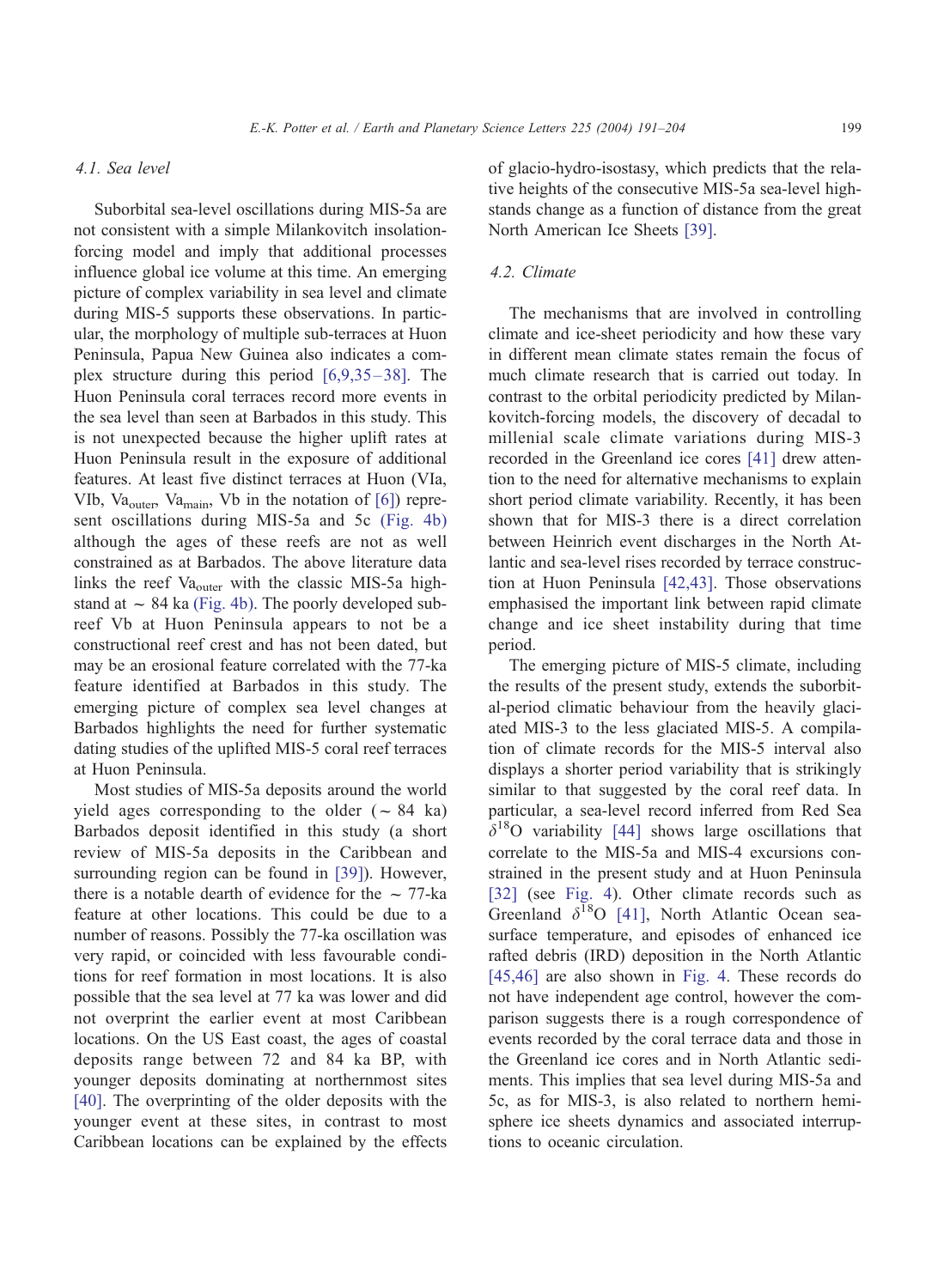The older MIS-5a event identified in this study occurred at the time of the associated rise in  $65^{\circ}N$ summer insolation. Ice melt induced by Milankovitchforcing may have been involved in triggering the initial destabilisation of shelf-based ice sheets but this does not provide an explanation for the additional oscillations observed in the sea-level and climate records. The events observed in the latter stages of



<span id="page-9-0"></span>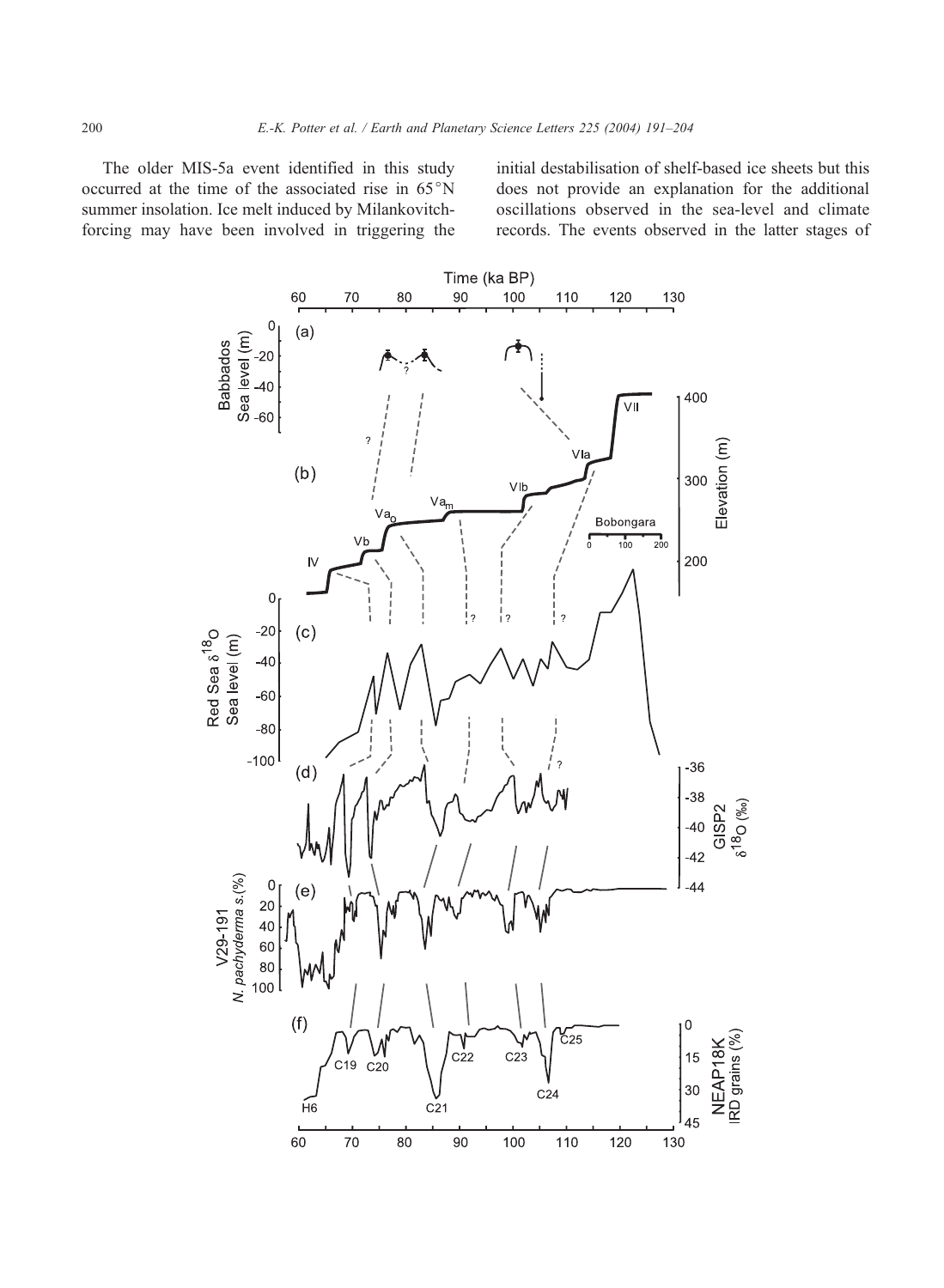MIS-5 North Atlantic records display similar characteristics to that of the millennial scale Heinrich events observed during MIS-3 [\[47\],](#page-12-0) but there are also some significant differences. The magnitudes of the MIS-5 ice-rafting (IRD) events recorded in the North Atlantic are much smaller that that of Heinrich events. Furthermore, the composition of MIS-3 Heinrich layers indicate that this material was from massive collapse of the Laurentide Ice Sheet, whereas the composition of the MIS-5 layers indicates multiple source regions [\[45\].](#page-12-0) These differences imply that although there was sufficient ice during the latter part of MIS-5 to be

susceptible to collapse, the distribution or source of rafted ice during MIS-3 and MIS-5 was different. In general MIS-5 ice volumes were smaller and the Laurentide ice sheet may have been less susceptible to destabilisation and large-scale collapse at this time, with little or no ice over Hudson Bay, than at later times [\[48\]](#page-12-0). After the last interglacial period, the European ice sheet was initiated over the Arctic continental shelf region and advanced southward onto the Eurasian continent later during MIS-5 [\[49\].](#page-13-0) This may have provided an alternative source of ice, which, being shelf-based, was susceptible to rapid destabilisation and collapse, thereby triggering the climatic interruptions observed in this region [\[50\].](#page-13-0) The similar periodicity ( $\sim$  7 ka) of the events during MIS-3 and MIS-5 suggests that another pacemaker may be responsible, perhaps involving ocean circulation dynamics. Irrespective of the mechanism, these comparisons demonstrate that the complex linkages between ice volume and climate instabilities existed throughout the last glacial cycle and were not restricted to heavily glaciated periods such as MIS-3.

# 5. Conclusions

We have used high-precision  $U$ -Th TIMS analysis techniques to precisely constrain the timing of MIS-5a

Fig. 4. Comparison of MIS-5a and 5c sea level oscillations constrained in this study with other sea level and climate records for the same period. (a) MIS-5a and 5c Barbados sea level oscillations. The calculation of relative sea level at Barbados is based on the assumption of constant uplift since the last interglacial period. Where applicable, corresponding deposits on the south and west coasts (judged by overlap in the age- $\delta^{234}U$ data) are assigned the same mean age, which is then assigned to the elevation of the crest of the reef deposit (with an allowance for a crest growth depth of  $1 \pm 1$  m). The rate of uplift inferred for each transect is calculated based on the elevation of the last interglacial reef crest [\[20\],](#page-12-0) an age of  $128 \pm 3$  ka, and a paleo-sea level of  $4 \pm 2$  m [\[28,52\].](#page-12-0) For the south coast section, this gives an uplift rate of 0.27  $\pm$  0.03 m/ka and for the west coast  $0.45 \pm 0.03$  m/ka. Where applicable, the sea levels for corresponding features at the two transects are then averaged. The calculated sea level for the 77 ka feature identified on the south coast (site IM) is therefore  $-18 \pm 4$  m, and the 84-ka feature, represented by deposits (PEP and BRB3) occurred at a sea level of  $-19 \pm 4$  m. Combining estimates of relative sea level from different localities to produce a composite sea level curve, e.g. [\[17\],](#page-11-0) is not valid unless the effects of glacio-hydro-isostasy are taken into account [\[39\].](#page-12-0) For example, the relative sea level predicted for the MIS-5a event is more than 10 m higher at Florida than at Barbados due to the glacio-isostatic effects of the Laurentide ice sheet. The MIS-5c high sea level at 101 ka, represented by sites U18, U15 and BRB4, was at  $-14 \pm 4$  m. Site BRB1 represents coral growth early during MIS-5c, but because it is indicative of deeper water growth (lower than  $-15$  m) it does not give a precise constraint on sea level. (b) Schematic cross-section of MIS-5 reefs at Bobongara, Huon Peninsula, Papua New Guinea (from a 2001 expedition with John Chappell, TME, EKP and Eugene Wallensky) to illustrate the complexity of reef development at that location. Reefs VIa and VIb are thought to correspond to sub-stage 5c [\[6,9,35\]](#page-11-0) and Reef Va-outer represents coral growth during the 'classic' sub-stage 5a highstand at around 84 ka [\[37\].](#page-12-0) Sub-reef Va<sub>main</sub> is only visible at locations of highest uplift and is thought to represent an early sea level rise prior to the peak of MIS-5a at 84 ka [\[38\],](#page-12-0) an interpretation that is supported by evidence of relatively high sea level at Florida by 93 ka BP [\[11\].](#page-11-0) The poorly developed and un-dated sub-reef Vb appears to not be a constructional reef crest but may be correlated with the 77-ka feature identified at Barbados in this study. Dating of reef IV corals gives a mean age of  $\sim$  71 ka and appears to represent a sea level oscillation during the transition from MIS-5 to 4 [\[32\].](#page-12-0) The dating control on the Huon Peninsula reefs is not as clear as it is at Barbados but possible correspondence with the Barbados features are suggested. (c) Low-resolution sea level curve calculated from a Red Sea  $\delta^{18}O$  record with suggested correlations to Huon Peninsula and Barbados coral reef features [\[44\].](#page-12-0) Three large, rapid sea level oscillations during MIS-5a and the MIS-5a to 4 transition in the Red Sea records correlate well with the three sea level highstands constrained for that period in this study at Barbados and at Huon Peninsula [\[32\].](#page-12-0) The oscillations in this record during MIS-5c are broader and less distinct, which may be consistent with the broader MIS-5c feature identified in this study [\(Fig. 2\).](#page-3-0) (d) GISP2  $\delta^{18}O$  record [\[41\]](#page-12-0) plotted on ice core timescale displays rapid oscillations in climate in that region with a similar frequency to that of a composite sea level record from Barbados and Huon Peninsula. (e) V29-191 N. pachyderma (s.) abundance-high values indicate low SST [\[46\].](#page-12-0) Time scales of V29-191 records are approximate, but can be directly correlated with the NEAP18K SST record (not shown here) and episodes of enhanced IRD deposition (bottom panel). (f) NEAP18K IRD record showing episodes of enhanced IRD deposition, with time-scale tied to GISP2  $\delta^{18}O$  using sediment core lightness [\[45\].](#page-12-0) Possible links between sea-level records and climate oscillations are indicated. Periods of sea-level rise may be correlated with ice sheet collapse, IRD deposition and cold episodes in the North Atlantic.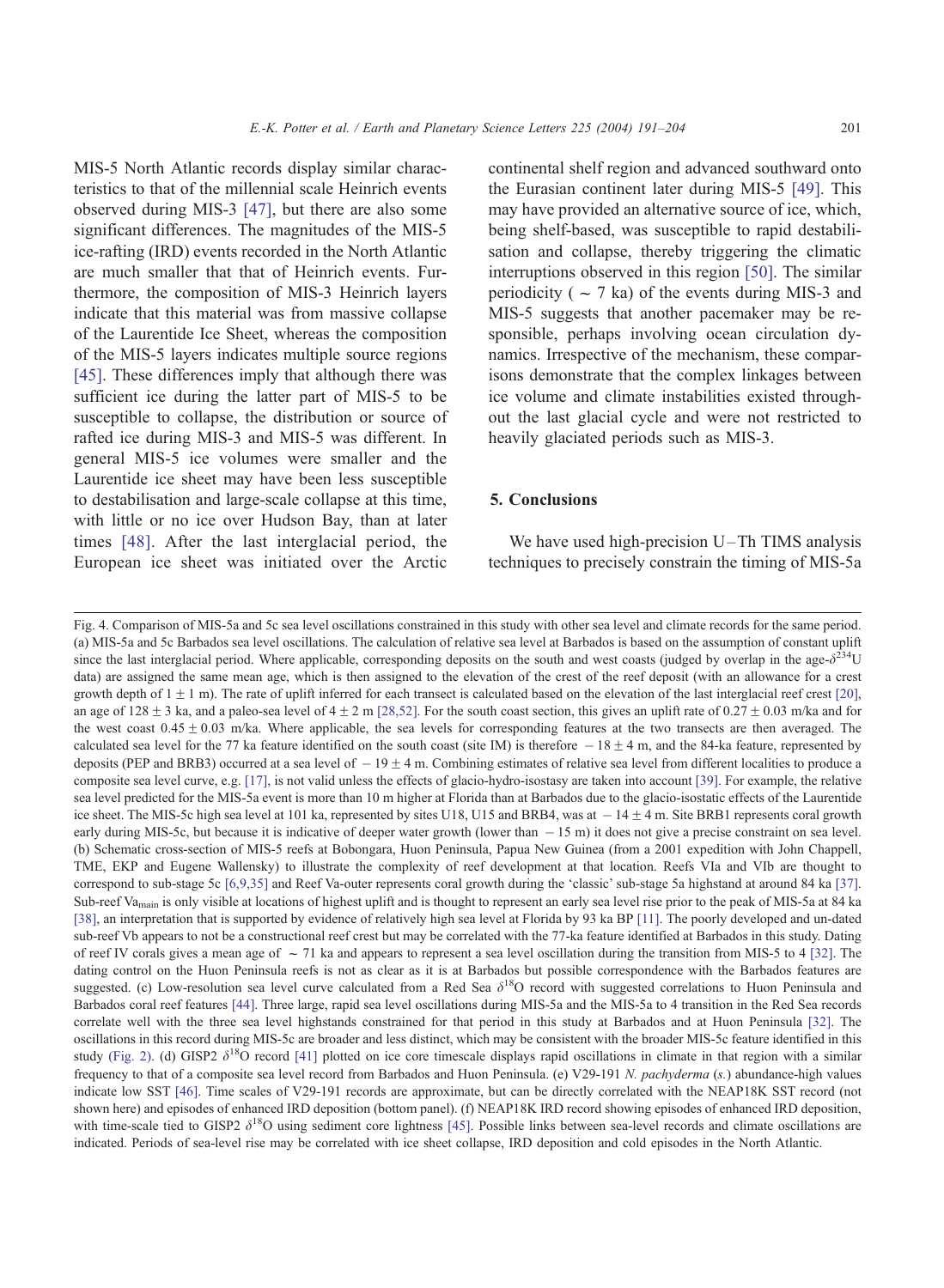<span id="page-11-0"></span>and 5c coral deposits at Barbados. The timing of three sea-level events during MIS-5a and 5c, each associated with a distinct morphological reef terrace unit at Barbados, have been determined. The mean age of these deposits, assuming oceanic  $\delta^{234}U$  at the time of deposition was equal to the present day, are centred at  $76.7 \pm 1.0$ ,  $84.3 \pm 0.7$  and  $\sim 101 \pm 3$  ka. This data set more than doubles the existing number of high precision U-series ages for the MIS-5a and 5c Barbados terraces. The present study demonstrates the effectiveness of high-precision U-series dating, when combined with extensive sampling and detailed stratigraphic mapping [\[20\],](#page-12-0) to distinguishing between closely spaced events in the sea-level coral record.

The Barbados deposits with ages of  $\sim 101$  and  $\sim$  84 ka define the timing of the classic MIS-5a and 5c events, while the youngest at  $\sim$  77 ka may represent an additional sea-level highstand during late MIS-5a. These results, combined with the observation of multiple MIS-5a and 5c sub-terraces at Huon Peninsula demonstrate that Milankovitch orbital forcing alone cannot account for the observed changes in global ice volume. The existence of suborbital-period sea-level oscillations during MIS-5 is also supported by the presence of correlated climate interruptions in the North Atlantic. A comparison of these records with the sea-level data shows that complex feedbacks between ice sheets and regional climate, which are characteristic of the glacial conditions in MIS-3, were also active during the relatively warm period following the last interglacial.

#### Acknowledgements

We are grateful to Graham Mortimer for his advice relating to U-series chemical preparation and TIMS analysis. The authors would also like to thank Bill Thompson, Augusto Mangini, Dennis Scholz and Gideon Henderson for their thorough reviews of the manuscript and Mark Siddall for providing the Red Sea  $\delta^{18}$ O sea-level record. [BARD]

#### References

[1] M. Milankovitch, Kanon der Erdbestrahlung (Canon of insolation and the ice age problem), Sect. Math. Nat. Sci. 33 (1941) 132 (English translation by Israel Program for Scientific Translations, Jerusalem, 1969).

- [2] J.D. Hays, J. Imbrie, N.J. Shackleton, Variations in the earth's orbit: pacemaker of the ice ages, Science 194 (1976) 1121 – 1132.
- [3] A.H.L. Voelker, Global distribution of centennial-scale records for marine isotope stage (MIS) 3: a database, Quat. Sci. Rev. 21 (2002) 1185 – 1212.
- [4] H.H. Veeh, J. Chappell, Astronomical theory of climatic change: support from New Guinea, Science 167 (1970)  $862 - 865.$
- [5] K.J. Mesolella, R.K. Matthews, W.S. Broecker, D. Thurber, The astronomical theory of climatic change: Barbados data, J. Geol. 77 (1969) 250-274.
- [6] J. Chappell, Geology of coral terraces, Huon Peninsula, New Guinea: a study of quaternary tectonic movements and sealevel changes, Geol. Soc. Amer. Bull. 85 (1974) 553 – 570.
- [7] M.L. Bender, R.G. Fairbanks, F.W. Taylor, R.K. Matthews, J.G. Goddard, W.S. Broecker, Uranium-series dating of the Pleistocene reef tracts of Barbados, West Indies, Geol. Soc. Amer. Bull. 90 (1979) 577 – 594.
- [8] G. Schellmann, U. Radtke, A revised morpho- and chronostratigraphy of the Late and Middle Pleistocene coral reef terraces on Southern Barbados (West Indies), Earth-Sci. Rev. 64 (2004) 157 – 187.
- [9] T.M. Esat, M.T. McCulloch, J. Chappell, B. Pillans, A. Omura, Rapid fluctuations in sea level recorded at Huon Peninsula during the penultimate deglaciation, Science 283 (1999) 197 – 201.
- [10] K.R. Ludwig, D.R. Muhs, K.R. Simmons, R.B. Halley, E.A. Shinn, Sea-level records at  $\sim$  80ka from tectonically stable platforms: Florida and Bermuda, Geology 24 (1996)  $211 - 214$
- [11] M.A. Toscano, J. Lundberg, Submerged Late Pleistocene reefs on tectonically stable S.E. Florida margin: High precision geochronology, stratigraphy, resolution of Substage 5a sealevel elevation, and orbital forcing, Quat. Sci. Rev. 18 (1999) 753 – 767.
- [12] D.R. Muhs, K.R. Simmons, B. Steinke, Timing and warmth of the Last Interglacial period: new U-series evidence from Hawaii and Bermuda and a new fossil compilation for North America, Quat. Sci. Rev. 21 (2002) 1355 – 1383.
- [13] E. Bard, B. Hamelin, R.G. Fairbanks, U-Th ages obtained by mass spectrometry in corals from Barbados: sea level during the past 130,000 years, Nature 346 (1990) 456 – 458.
- [14] R.L. Edwards, H. Cheng, M.T. Murrell, S.J. Goldstein, Protactinium-231 dating of carbonates by thermal ionization mass spectrometry: implication for quaternary climate change, Science 276 (1997) 782-786.
- [15] C.D. Gallup, R.L. Edwards, R.G. Johnson, The timing of high sea levels over the past 200,000 years, Science 263 (1994)  $796 - 800.$
- [16] R.L. Edwards, J.H. Chen, T.L. Ku, G.J. Wasserburg, Precise timing of the last interglacial period from mass spectrometric determination of thorium-230 in corals, Science 236 (1987) 1547 – 1553.
- [17] K.B. Cutler, R.L. Edwards, F.W. Taylor, H. Cheng, J.F.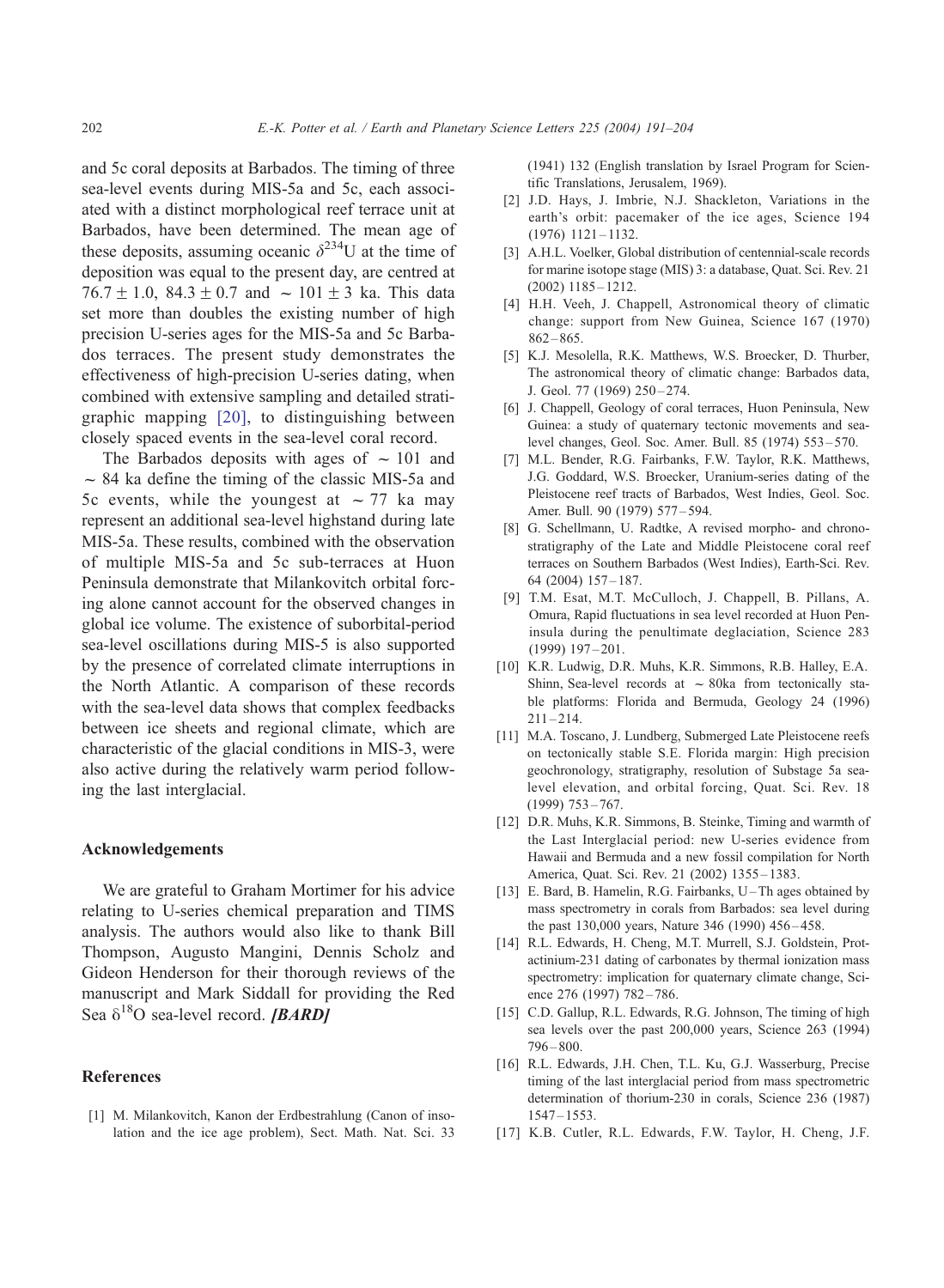<span id="page-12-0"></span>Adkins, C.D. Gallup, P.M. Cutler, G.S. Burr, A.L. Bloom, Rapid sea level fall and deep-ocean temperature change since the last interglacial period, Earth Planet. Sci. Lett. 206 (2003)  $253 - 271$ 

- [18] G. Schellmann, U. Radtke, in: Neue Ergebnisse zur Verbreitung und Altersstellung gehobener Korallenriffterrassen im Süden von Barbados, vol. 20, Bamberger Geographische Schriften, Bamberg, 2001, pp. 201 – 244.
- [19] G. Schellmann, U. Radtke, The coral reef terraces of Barbados—a guide, Barbados 2002—International Conference on ''Quaternary Sea Level Change'' with Field Trips and 4th Annual Meeting of IGCP Project 437 ''Coastal Environmental Change during sea level highstands: A global synthesis with implications for management of future coastal change''. INQUA Commission on Coastlines, IGU Commission on Coastal Systems, University of Bamberg, Bamberg, 2002. 118 pp.
- [20] G. Schellmann, U. Radtke, The marine Quaternary of Barbados, Koelner Geogr. Arb. 81 (in press).
- [21] G. Schellmann, U. Radtke, E.-K. Potter, T.M. Esat, M.T. McCulloch, Comparison of ESR and TIMS U/Th dating of marine isotope stage (MIS) 5e, 5c, and 5a coral from Barbados—implications for palaeo sea-level changes in the Caribbean, Quat. Int. (2004) (in press).
- [22] K.J. Mesolella, Zonation of the uplifted Pleistocene coral reefs on Barbados, West Indies, Science 196 (1967) 638 – 640.
- [23] C.H. Stirling, T.M. Esat, M.T. McCulloch, K. Lambeck, Highprecision U-series dating of corals from Western Australia and implications for the timing and duration of the Last Interglacial, Earth Planet. Sci. Lett. 135 (1995) 115 – 130.
- [24] H. Cheng, R.L. Edwards, M.T. Murrell, T.M. Benjamin, Uranium –thorium – protactinium dating systematics, Geochim. Cosmochim. Acta 62 (1998) 3437 – 3452.
- [25] W.G. Thompson, M.W. Spiegelman, S.L. Goldstein, R.C. Speed, An open-system model for U-series age determinations of fossil corals, Earth Planet. Sci. Lett. 210 (2003) 365 – 381.
- [26] B. Villemant, N. Feuillet, Dating open systems by the U-238 U-234 – Th-230 method: application to Quaternary reef terraces, Earth Planet. Sci. Lett. 210 (2003) 105 – 118.
- [27] D. Scholz, A. Mangini, T. Felis, U-series dating of diagenetically altered fossil reef corals, Earth Planet. Sci. Lett. 218  $(2004)$  163 – 178.
- [28] C.H. Stirling, T.M. Esat, K. Lambeck, M.T. McCulloch, Timing and duration of the last interglacial: evidence for a restricted interval of widespread coral reef growth, Earth Planet. Sci. Lett. 160 (1998) 745-762.
- [29] D. Delanghe, E. Bard, B. Hamelin, New TIMS constraints on the uranium-238 and uranium-234 in seawaters from the main ocean basins and the Mediterranean Sea, Mar. Chem. 80  $(2002)$  79 – 93.
- [30] L.F. Robinson, N.S. Belshaw, G.M. Henderson, U and Th isotopes in seawater and modern carbonates from the Bahamas, Geochim. Cosmochim. Acta 68 (2004) 1777 – 1789.
- [31] B. Hamelin, E. Bard, A. Zindler, R.G. Fairbanks, U-234/U-238 mass spectrometry of corals: how accurate is the  $U$ -Th age of the last interglacial period?Earth Planet. Sci. Lett. 106  $(1991) 169 - 180.$
- [32] J. Chappell, A. Omura, T.M. Esat, M. McCulloch, J. Pandolfi, Y. Ota, B. Pillans, Reconciliation of late Quaternary sea levels derived from coral terraces at Huon Peninsula with deep sea oxygen isotope records, Earth Planet. Sci. Lett. 141 (1996)  $227 - 236$ .
- [33] Y. Yokoyama, Sea-Level Change in Australasia and the Radiocarbon Time Scale During the Last 50,000 Years, Australian National University, Canberra, 1999.
- [34] G.M. Henderson, Seawater (U-234/U-238) during the last 800 thousand years, Earth Planet. Sci. Lett. 199 (2002) 97 – 110.
- [35] J. Chappell, N.J. Shackleton, Oxygen isotopes and sea level, Nature 324 (1986) 137-140.
- [36] K. Lambeck, J. Chappell, Sea level change through the last glacial cycle, Science 292 (2001) 679 – 686.
- [37] A.L. Bloom, W.S. Broecker, J.M.A. Chappell, R.K. Matthews, K.J. Mesolella, Quaternary sea level fluctuations on a tectonic coast: new Th-230/U-234 dates from the Huon Peninsula, New Guinea, Quat. Res. 4 (1974) 185-205.
- [38] A. Omura, J. Chappell, A.L. Bloom, M.T. McCulloch, T.M. Esat, K. Sasaki, Y. Kawada, Alpha-spectrometric 230Th/234U dating of Pleistocene corals, in: Y. Ota (Ed.), Study on Coral Reef Terraces of the Huon Peninsula, Papua New Guinea. IGCP 274, Yokohama, 1994.
- [39] E.K. Potter, K. Lambeck, Reconciliation of sea-level observations in the Western North Atlantic during the last glacial cycle, Earth Planet. Sci. Lett. 217 (2004) 171 – 181.
- [40] J.F.Wehmiller, K.R. Simmons, H. Cheng, R.L. Edwards, J.Martin-McNaughton, L.L. York, D.E. Krantz, C.C. Shen, Uraniumseries coral age from the US Atlantic Coastal Plain—the ''80 ka problem'' problem revisited, Quat. Int. (2004) (in press).
- [41] P.M. Grootes, M. Stuiver, Oxygen 18/16 variability in Greenland snow and ice with  $10(-3)$ - to  $10(5)$ -year time resolution, J. Geophys. Res.-Oceans 102 (1997) 26455 – 26470.
- [42] Y. Yokoyama, T.M. Esat, K. Lambeck, Coupled climate and sea-level changes deduced from Huon Peninsula coral terraces of the last ice age, Earth Planet. Sci. Lett. 193 (2001) 579 – 587.
- [43] J. Chappell, Sea level changes forced ice breakouts in the last glacial cycle: new results from coral terraces, Quat. Sci. Rev. 21 (2002) 1229 – 1240.
- [44] M. Siddall, E.J. Rohling, A. Almogi-Labin, C. Hemleben, D. Meischner, I. Schmelzer, D.A. Smeed, Sea-level fluctuations during the last glacial cycle, Nature 423 (2003) 853-858.
- [45] M.R. Chapman, N.J. Shackleton, Global ice-volume fluctuations, North Atlantic ice-rafting events, and deep-ocean circulation changes between 130 and 70 ka, Geology 27 (1999)  $795 - 798.$
- [46] J.F. McManus, G.C. Bond, W.S. Broecker, S. Johnsen, L. Labeyrie, S. Higgins, High-resolution climate records from the North-Atlantic during the last interglacial, Nature 371  $(1994)$  326 – 329.
- [47] G. Bond, W.S. Broecker, S. Johnsen, J. McManus, L. Labeyrie, J. Jouzel, G. Bonani, Correlations between climate records from North Atlantic sediments and Greenland ice, Nature 365 (1993) 143 – 147.
- [48] J. Kleman, J. Fastook, A.P. Stroeven, Geologically and geomorphologically constrained numerical model of Laurentide Ice Sheet inception and build-up, Quat. Int. 95-6 (2002) 87 – 98.